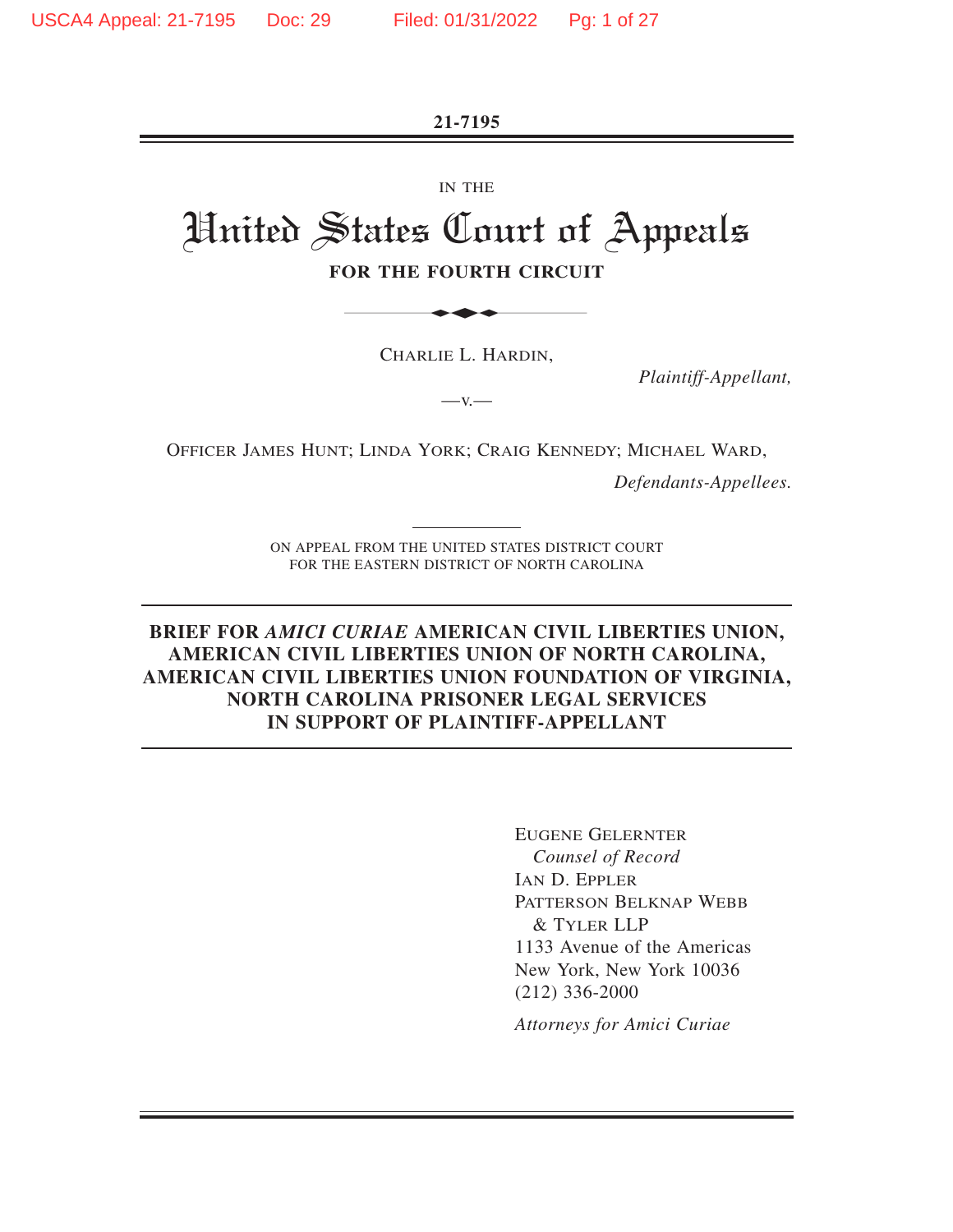#### **CORPORATE DISCLOSURE STATEMENT**

Pursuant to Federal Rule of Appellate Procedure 26.1, *Amici Curiae* state as follows:

*Amici* the American Civil Liberties Union, the American Civil Liberties

Union of North Carolina, the American Civil Liberties Union Foundation of

Virginia, and North Carolina Prisoner Legal Services are all nonprofit

organizations. They have no parent corporations, and no corporation or publicly

held entity owns 10% or more of any *amici*'s stock.

Dated: New York, New York January 31, 2022

*/s/ Ian D. Eppler*

Ian D. Eppler Patterson Belknap Webb & Tyler LLP 1133 Avenue of the Americas New York, New York 10036 (212) 336-2000

*Attorney for* Amici Curiae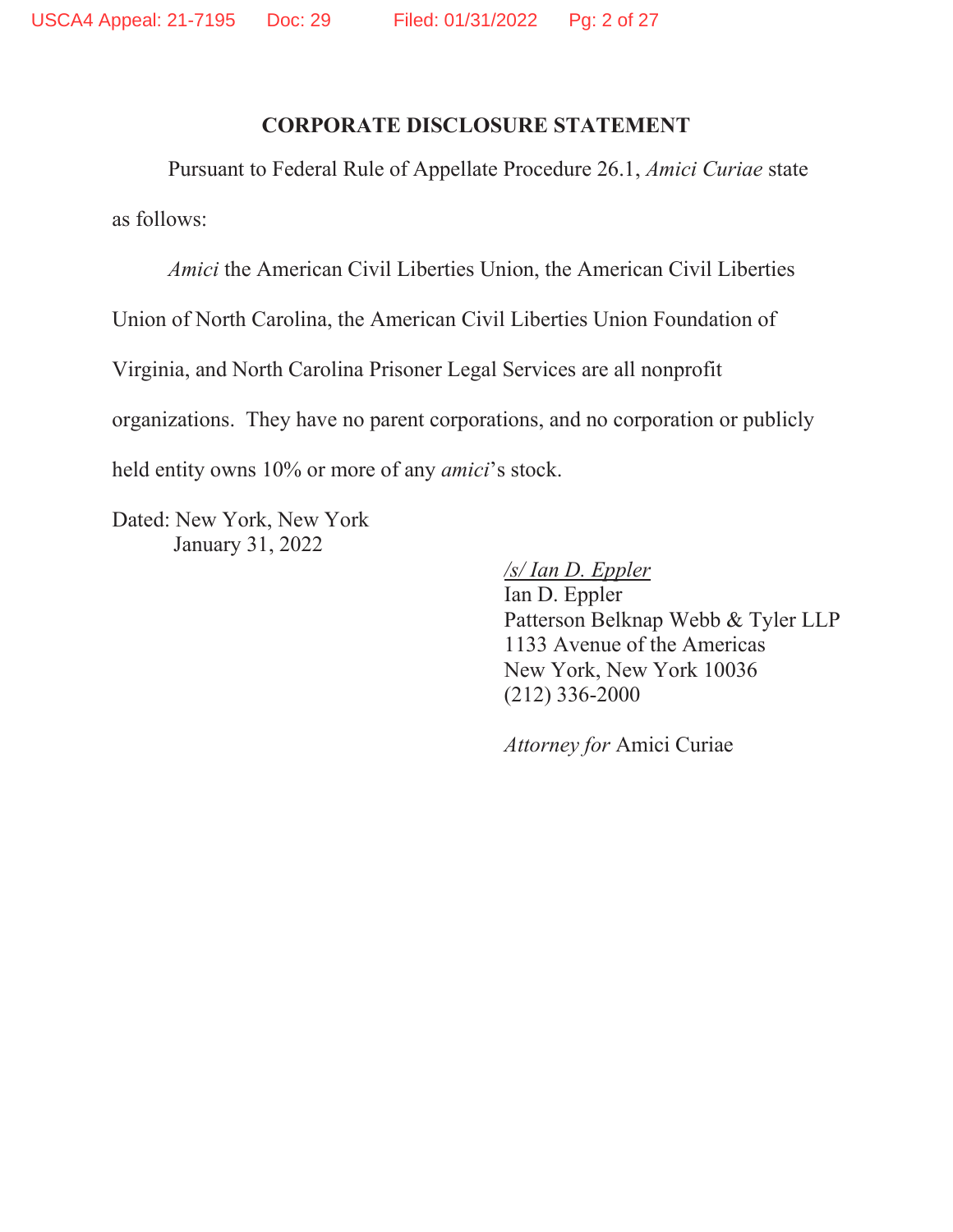# **TABLE OF CONTENTS**

# Page

| I.   | Prisoners Bear High Costs in Connection with Their         |  |  |
|------|------------------------------------------------------------|--|--|
| II.  | Incarcerated People Have Scant Access to Resources14       |  |  |
| III. | For Most Incarcerated People, It Is Extremely Difficult to |  |  |
| IV.  | The District Court's Decision Would Exacerbate the Burden  |  |  |
| .23  |                                                            |  |  |
|      |                                                            |  |  |
| .25  |                                                            |  |  |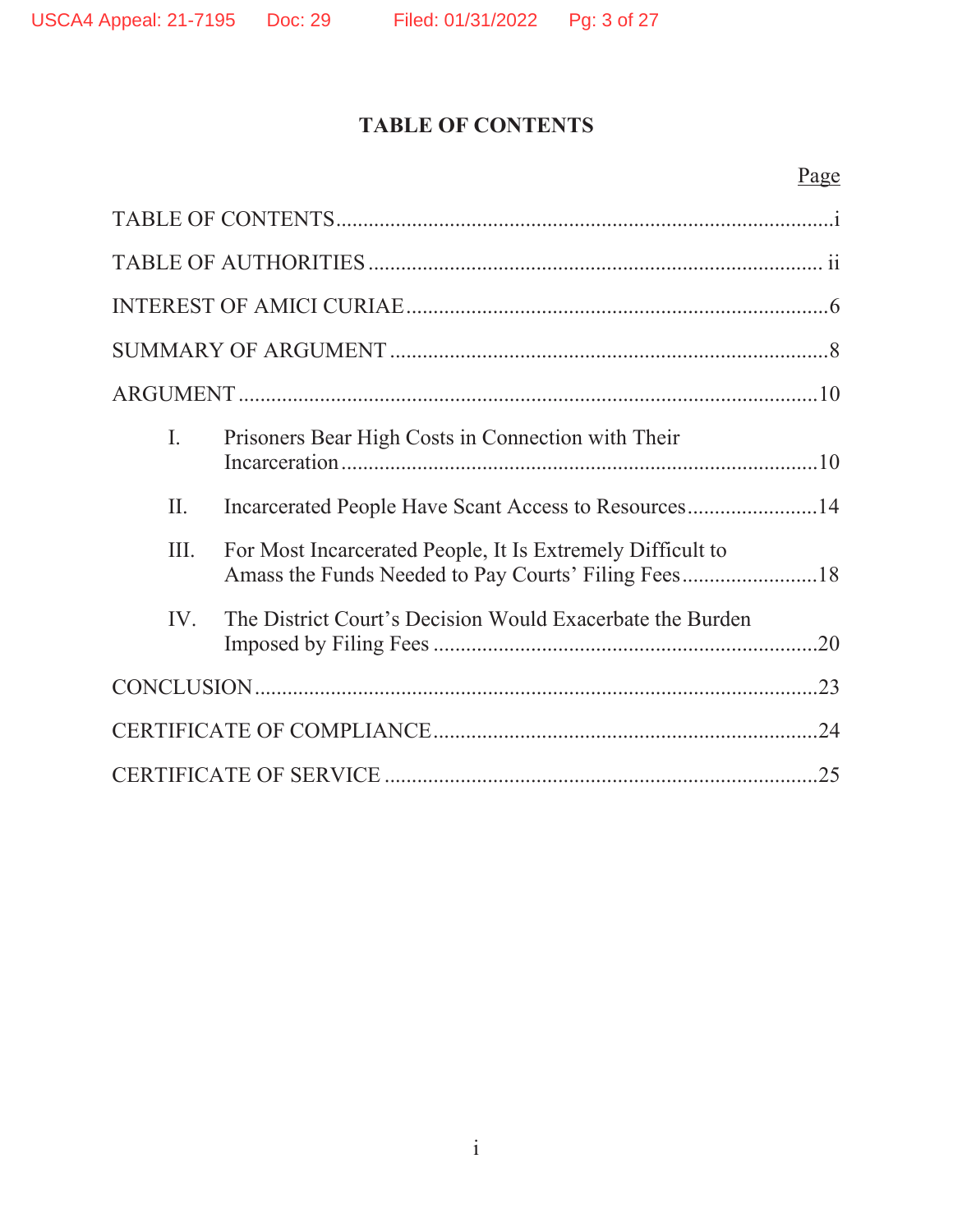$Page(s)$ 

# **TABLE OF AUTHORITIES**

| <b>Cases</b>                                                                      |  |
|-----------------------------------------------------------------------------------|--|
| Bruce v. Samuels,                                                                 |  |
| Farmer v. Brennan,                                                                |  |
| Jones v. Bock,                                                                    |  |
| Jones v. Clark Cty.,<br>No. 2018-CA-001710, 2020 WL 757095 (Ky. Ct. App. Feb. 14, |  |
| Lewis v. Casey,                                                                   |  |
| Maus v. Baker,                                                                    |  |
| <b>Statutes and Rules</b>                                                         |  |
|                                                                                   |  |
|                                                                                   |  |
|                                                                                   |  |
|                                                                                   |  |
|                                                                                   |  |
|                                                                                   |  |
|                                                                                   |  |
|                                                                                   |  |
|                                                                                   |  |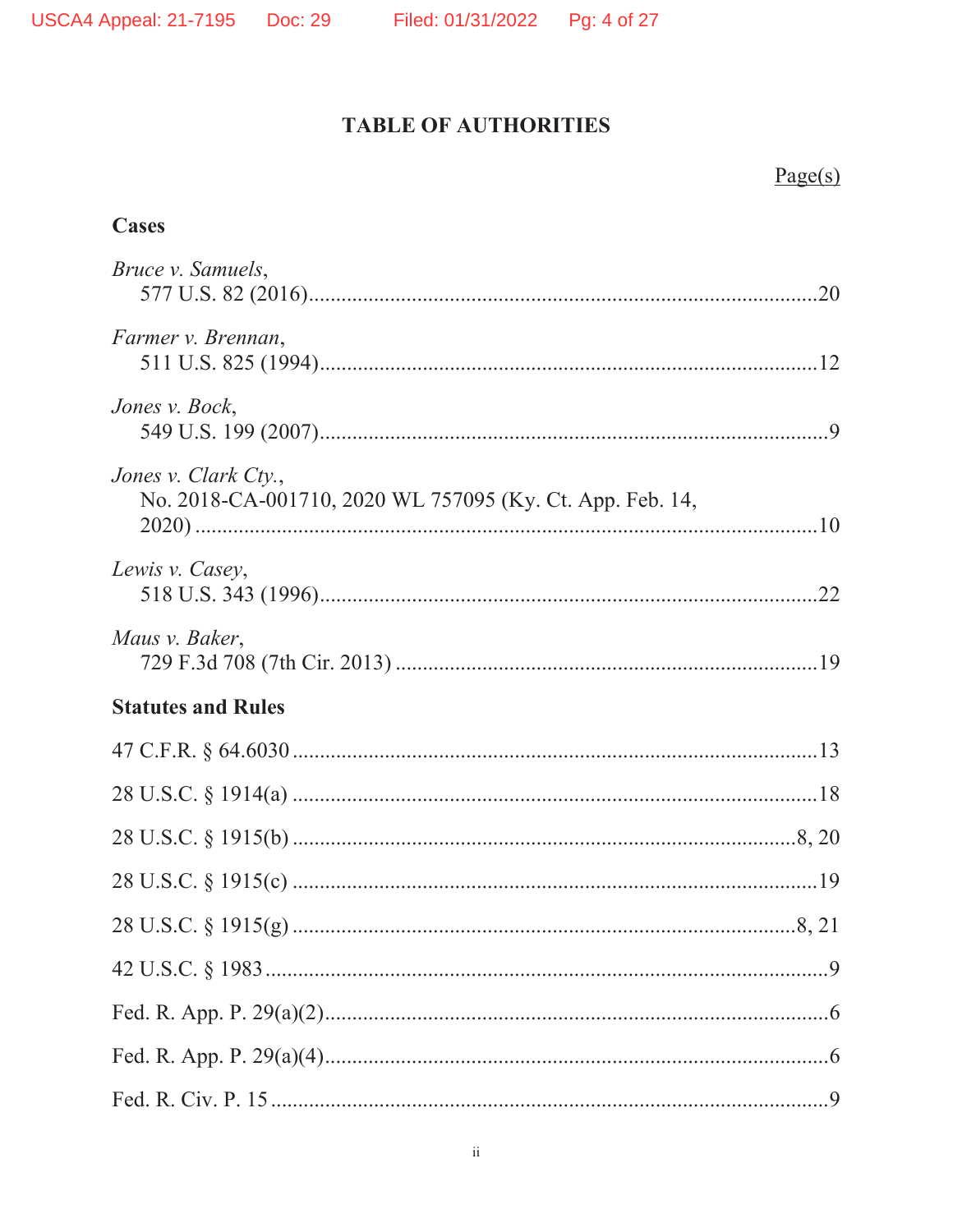| <b>Other Authorities</b>                                                                                                                                                                                          |
|-------------------------------------------------------------------------------------------------------------------------------------------------------------------------------------------------------------------|
| Adam Looney & Nicholas Turner, Work and Opportunity Before and<br>After Incarceration, Brookings Institution (Mar. 14, 2018),<br>https://www.brookings.edu/wp-<br>content/uploads/2018/03/es 20180314             |
| Annual Jail Revenues and Expenditures Report, Commonwealth of<br>Virginia Compensation Board (Nov. 1, 2021),<br>https://www.scb.virginia.gov/docs/fy20jailcostreport.pdf 13, 14                                   |
| Brennan Ctr. for Justice, <i>Is Charging Inmates to Stay in Prison Smart</i><br>Policy? (Sept. 9, 2019), https://www.brennancenter.org/our-<br>work/research-reports/charging-inmates-stay-prison-smart-policy 12 |
| Chris Mai, The High Price of Using Justice Fines and Fees to Fund<br>Government in Virginia, Vera Institute of Justice (June 2021),<br>https://www.justice4all.org/wp-content/uploads/2021/10/the-high-           |
| Executive Office of the President of the United States, <i>Economic</i><br>Perspectives on Incarceration and the Criminal Justice System<br>(Apr. 23, 2016),                                                      |
| https://obamawhitehouse.archives.gov/sites/whitehouse.gov/files/d<br>ocuments/ CEA%2BCriminal%2BJustice%2BReport.pdf 17                                                                                           |
| Federal Bureau of Prisons, Work Programs,<br>https://www.bop.gov/inmates/custody_and_care/work_programs.js                                                                                                        |
| Jessica Lussenhop, The US Inmates Charged Per Night in Jail, BBC<br>News Magazine (Nov. 9, 2015),                                                                                                                 |
|                                                                                                                                                                                                                   |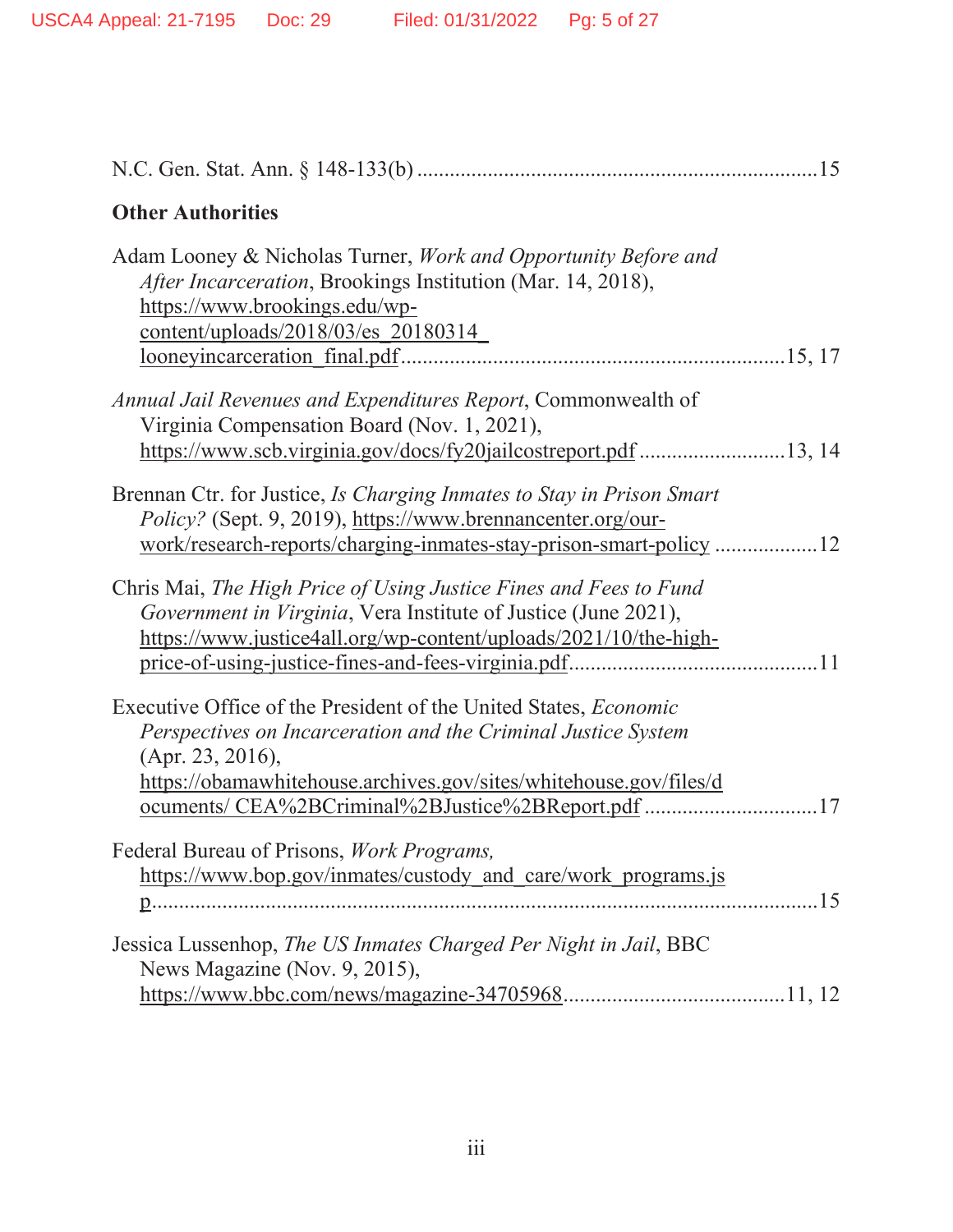| Joseph Shapiro, As Court Fees Rise, the Poor Are Paying The Price,<br>NPR (May 19, 2014),<br>https://www.npr.org/2014/05/19/312158516/increasing-court-fees-                                                                                                                  |  |
|-------------------------------------------------------------------------------------------------------------------------------------------------------------------------------------------------------------------------------------------------------------------------------|--|
| Justice Lewis F. Powell Jr., <i>Address to the American Bar Association</i><br>(Aug. 10, 1976),<br>https://law2.wlu.edu/deptimages/powell%20archives/PowellSpeec<br>h Legal ServicesCorporationAug10,1976.pdf;<br>https://lawlib.academic.wlu.edu/2016/08/04/forty-years-ago- |  |
| Karin D. Martin et al., Shackled to Debt: Criminal Justice Financial<br>Obligations and the Barriers to Re-Entry They Create, Nat. Inst. of<br>Justice & Harvard Kennedy School, Executive Session on<br>Community Corrections (Jan. 2017),                                   |  |
| Lauren-Brooke Eisen, Charging Inmates Perpetuates Mass<br>Incarceration, Brennan Ctr. For Justice (May 21, 2015) 10, 14                                                                                                                                                       |  |
| Lauren-Brooke Eisen, <i>Paying for Your Time: How Charging Inmates</i><br>Fees Behind Bars May Violate the Excessive Fines Clause, 15 Loy.                                                                                                                                    |  |
| Marie Feyche, FCC Approves Plan to Lower Interstate and<br>International Jail and Prison Phone Call Rates, Jurist (May 23,<br>2021), https://www.jurist.org/news/2021/05/fcc-approves-plan-to-<br>lower-interstate-and-international-jail-and-prison-phone-call-rates/14      |  |
| Matthew Menendez et al., The Steep Costs of Criminal Justice Fees<br>and Fines, Brennan Ctr. for Justice (Nov. 21, 2019),<br>https://www.brennancenter.org/sites/default/files/2020-                                                                                          |  |
| Neveen Hammad, Shackled to Economic Appeal: How Prison Labor<br>Facilitates Modern Slavery While Perpetuating Poverty in Black                                                                                                                                                |  |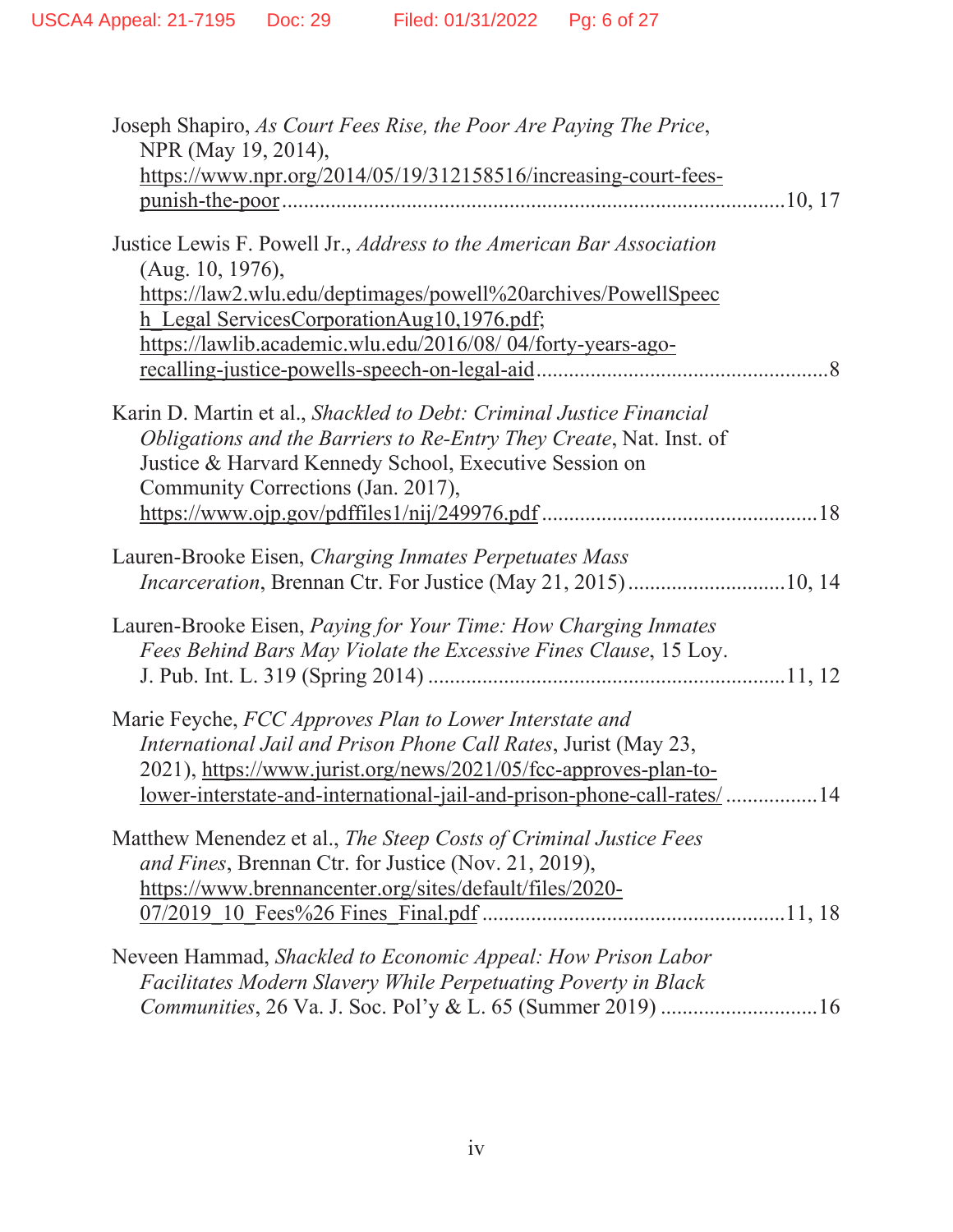| Peter Wagner & Alexi Jones, State of Phone Justice: Local Jails,<br>State Prisons and Private Phone Providers, Prison Policy Initiative<br>(Feb. 2019),<br>https://www.prisonpolicy.org/phones/state of phone justice.html 14 |
|-------------------------------------------------------------------------------------------------------------------------------------------------------------------------------------------------------------------------------|
| Reuben Jonathan Miller & Amanda Alexander, The Price of Carceral<br>Citizenship: Punishment, Surveillance, and Social Welfare Policy<br>in an Age of Carceral Expansion, 21 Mich. J. Race & L. 291                            |
| Saneta deVuono-Powell et al., Who Pays? The True Cost of<br>Incarceration on Families, Ella Baker Center (2015),                                                                                                              |
| Stephen Raher, The Company Store and the Literally Captive Market:<br>Consumer Law in Prisons and Jails, 17 Hastings Race & Poverty                                                                                           |
| Stephen Raher, The Company Store: A Deeper Look at Prison<br>Commissaries, Prison Policy Initiative (May 2018),                                                                                                               |
| Terry-Ann Craigie et al., Conviction, Imprisonment, and Lost<br>Earnings, Brennan Ctr. for Justice (Sept. 15, 2020),<br>https://www.brennancenter.org/sites/default/files/2020-                                               |
| U.S. Courts, Court of Appeals Miscellaneous Fee Schedule (Dec. 1,<br>2020), https://www.uscourts.gov/services-forms/fees/court-                                                                                               |
| U.S. Courts, District Court Miscellaneous Fee Schedule (Dec. 1,<br>2020), https://www.uscourts.gov/services-forms/fees/district-court-                                                                                        |
| Wendy Sawyer, How much do incarcerated people earn in each<br>state?, Prison Policy Initiative (Apr. 10, 2017),<br>https://static.prisonpolicy.org/blog/2017/04/10/wages/ 13, 15, 16                                          |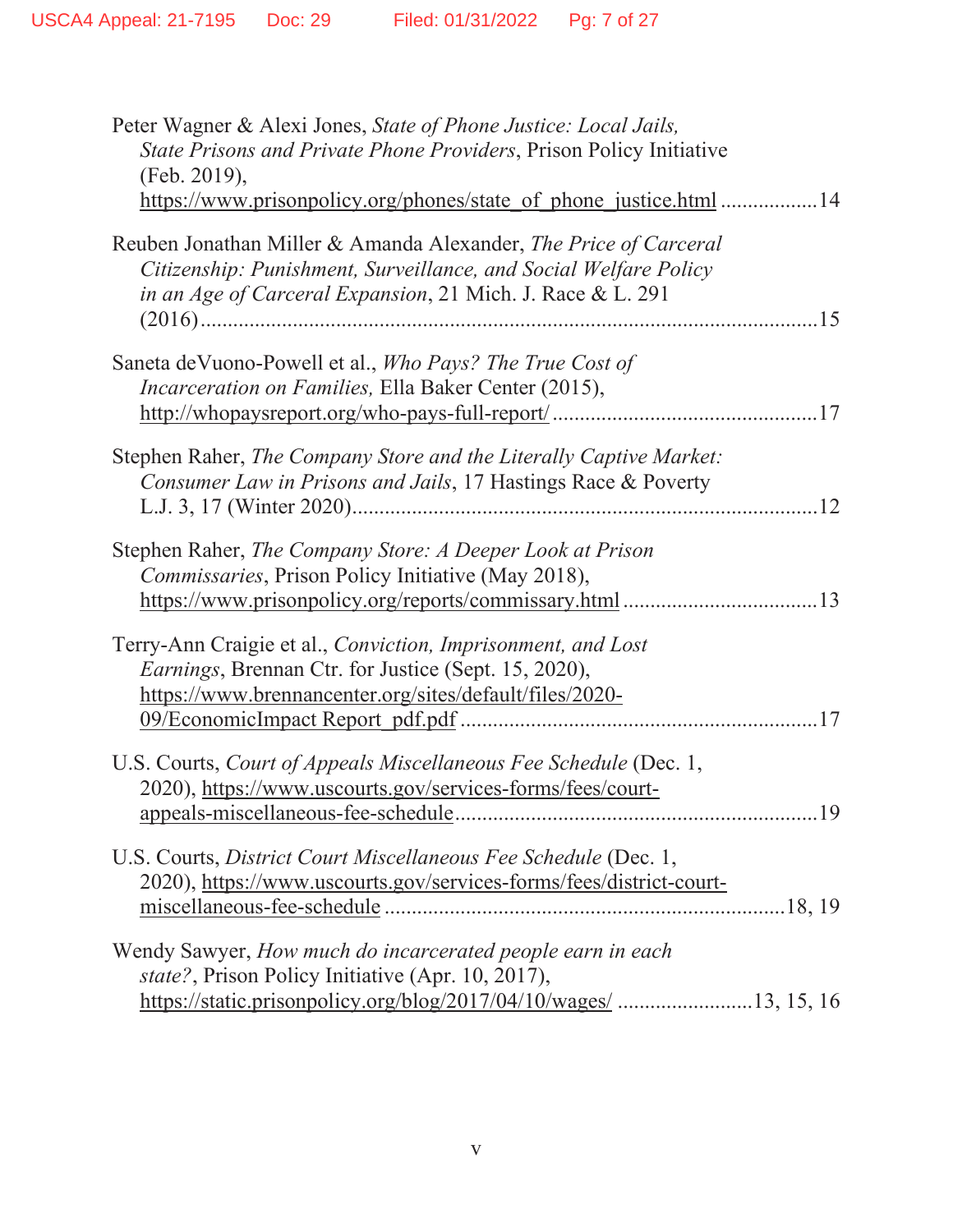#### **INTEREST OF** *AMICI CURIAE***<sup>1</sup>**

*Amici* are nonprofit organizations with extensive experience litigating and advocating for people who face constitutional deprivations while incarcerated. They are aware of the financial realities of people in prison, and the costs and expenses imposed on them. *Amici* understand, and wish to inform the Court of, the financial impact that the district court's decision would have on incarcerated litigants.

**The American Civil Liberties Union** (ACLU) is a nationwide, non-profit, nonpartisan organization with more than 1.7 million members dedicated to the principles of liberty and equality embodied in the U.S. Constitution. The ACLU established the National Prison Project (NPP) in 1972 to protect and promote the civil and constitutional rights of prisoners. The NPP has decades of experience in complex prisoners' rights class action suits and since 1990 has represented prisoners in five cases before the U.S. Supreme Court. Courts across the country have repeatedly recognized the special expertise of the NPP in conditions of confinement cases.

<sup>&</sup>lt;sup>1</sup> No party's counsel authored this brief in whole or in part, and no person or entity, other than *amici* and their counsel, has contributed money to fund the preparation or submission of the brief. *See* Fed. R. App. P. 29(a)(4). *Amici* file this brief with the consent of all parties, pursuant to Fed. R. App. P. 29(a)(2).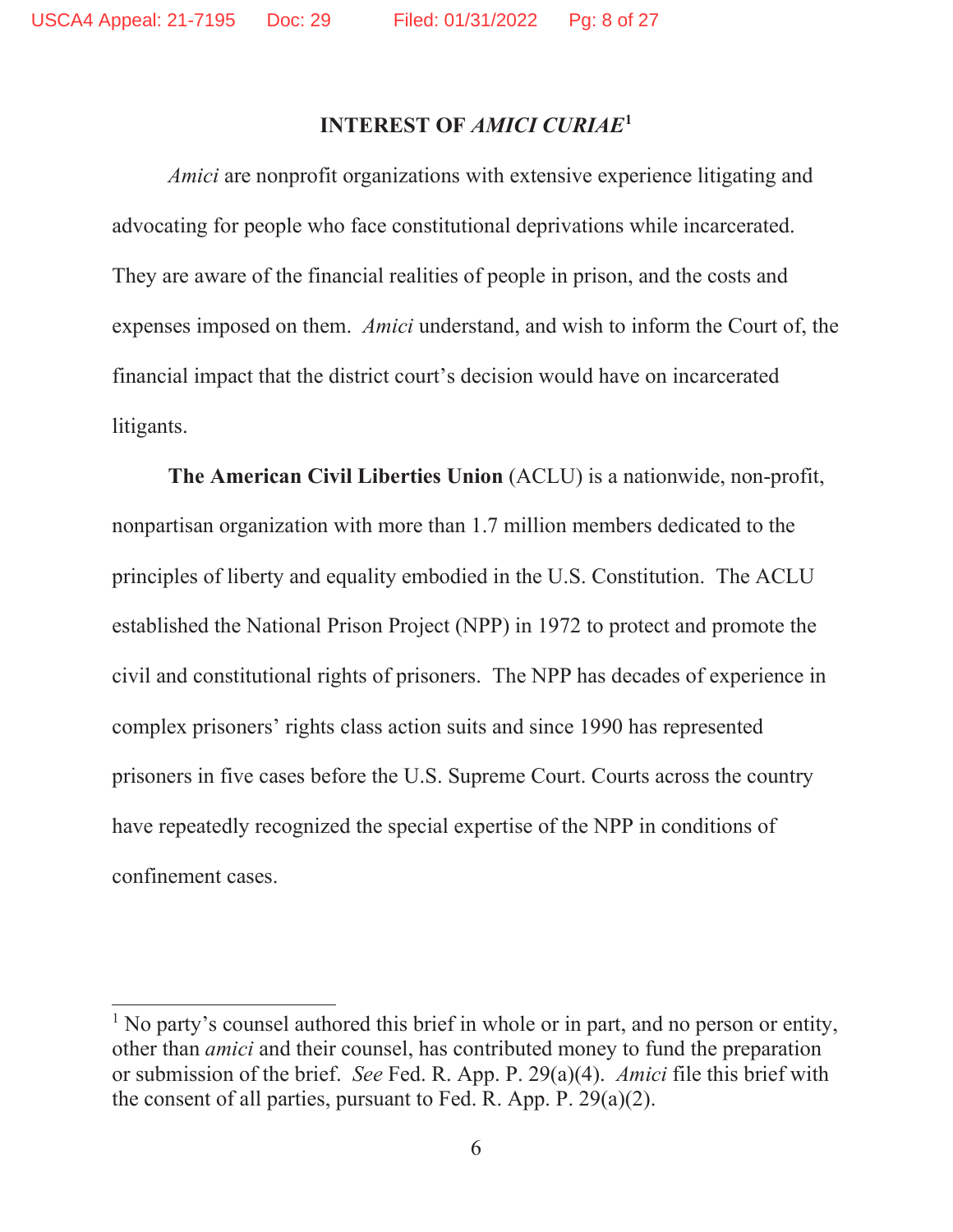**The American Civil Liberties Union of North Carolina** is a statewide, nonprofit, nonpartisan organization with over 30,000 members. It is a state affiliate of the national American Civil Liberties Union. Since 1965, the ACLU of North Carolina has been at the forefront of efforts to protect the constitutional and civil rights of North Carolinians, particularly those who have been historically marginalized. In doing this work, the ACLU of North Carolina frequently advocates for the rights of incarcerated people in federal court, and thus has a strong interest in the proper resolution of this controversy.

**The American Civil Liberties Union Foundation of Virginia** (ACLU of Virginia) is a statewide, nonprofit, nonpartisan organization with approximately 25,000 members across the Commonwealth of Virginia. The ACLU of Virginia appears frequently before the state and federal courts of the Commonwealth, both as counsel and as *amicus curiae*. The issues presented in this case are of particular importance to the ACLU of Virginia given its history of advocacy on behalf of people incarcerated in Virginia, including as to their right to advocate on their own behalf and to access courts and obtain relief from mistreatment and abuse in Virginia prisons and jails.

**North Carolina Prisoner Legal Services** (NCPLS) is a nonprofit law firm dedicated to ensuring access to the courts for those individuals incarcerated in

7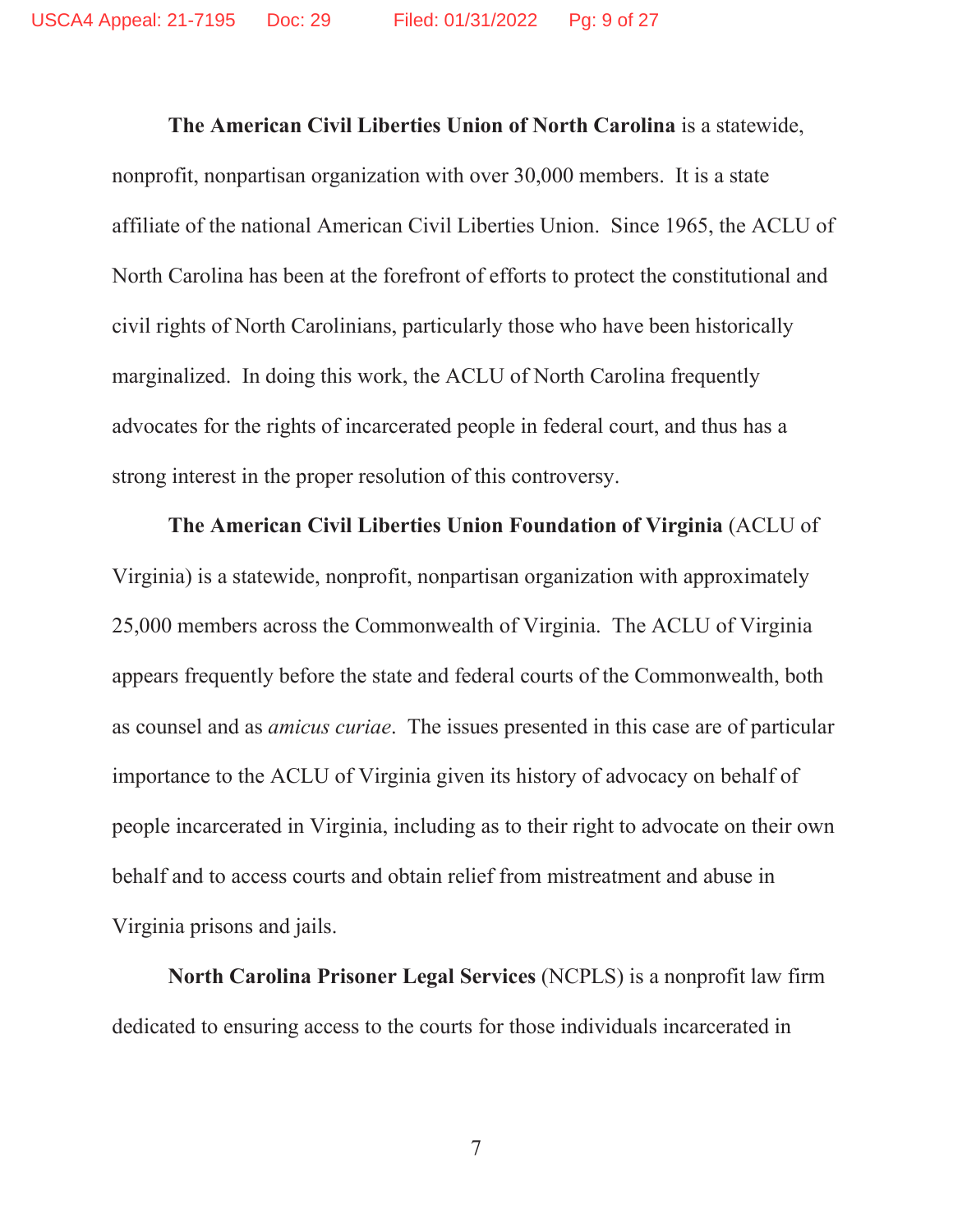North Carolina state prisons. NCPLS attorneys advocate for safe, humane, and constitutional prison conditions.

#### **SUMMARY OF ARGUMENT**

As Justice Powell once stated, "it is fundamental that justice should be the same, in substance and availability, without regard to economic status." Justice Lewis F. Powell Jr., *Address to the American Bar Association*, 3 (Aug. 10, 1976).2 Yet for many people in America's jails and prisons, access to courts is significantly constrained by their economic circumstances.

Under the Prison Litigation Reform Act of 1995 ("PLRA"), incarcerated people must pay courts' full filing fees, even if they qualify for *in forma pauperis*  ("IFP") status. Prisoners who meet the financial and statutory criteria for IFP status must pay the full filing fee over time pursuant to a complex statutory formula, *see* 28 U.S.C. § 1915(b), while prisoners who have accumulated three "strikes" due to prior litigation are ineligible for IFP status and must prepay the full filing fee up front, *see id.* at § 1915(g). Whether filing fees are paid over time or at the outset, filing fees represent a heavy financial burden for most incarcerated people, who have little to no financial resources.

<sup>2</sup> https://law2.wlu.edu/deptimages/powell%20archives/PowellSpeech\_Legal ServicesCorporationAug10,1976.pdf; https://lawlib.academic.wlu.edu/2016/08/ 04/forty-years-ago-recalling-justice-powells-speech-on-legal-aid/.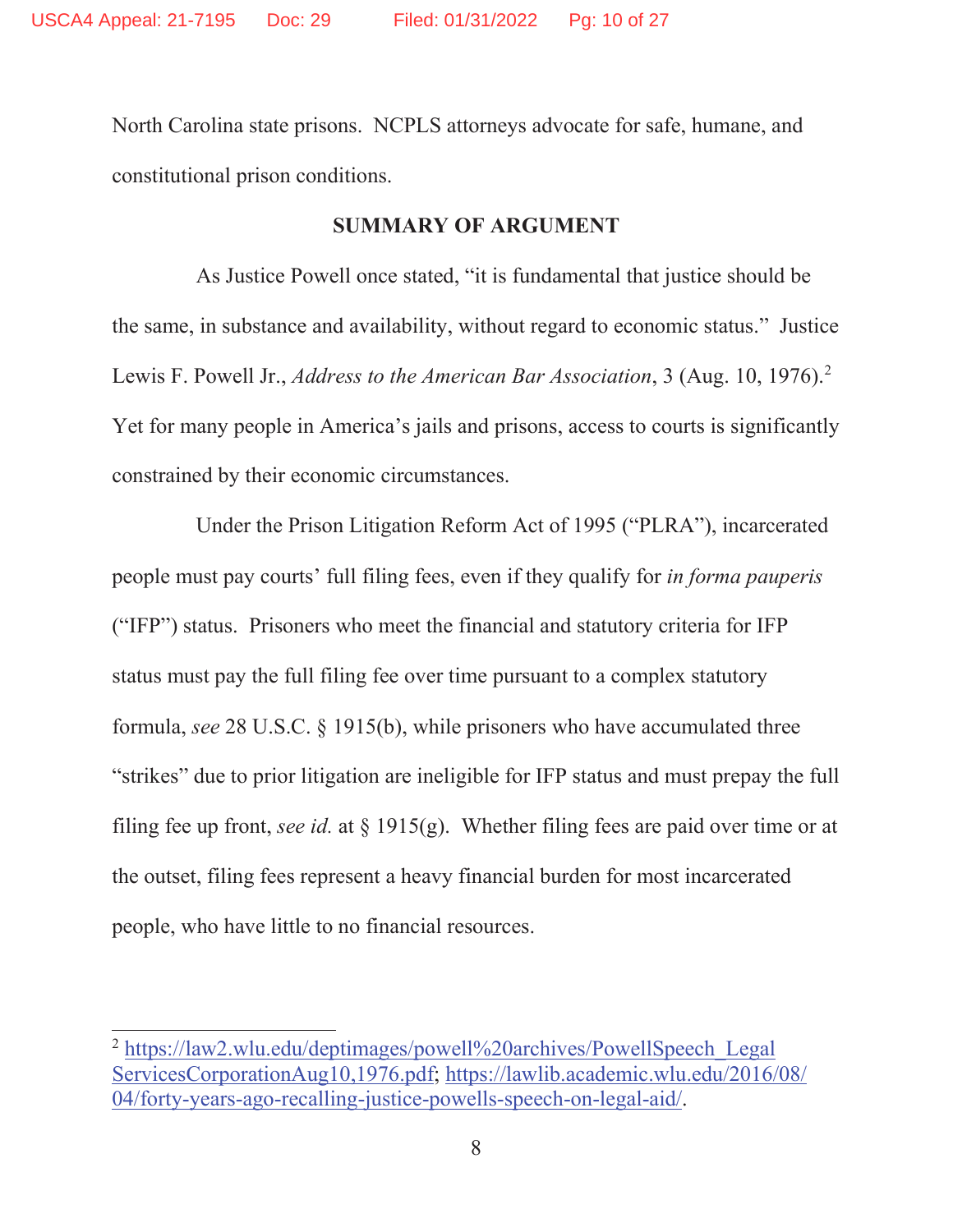Because of the PLRA's filing fee requirements, the question here whether a prisoner may supplement his complaint to add new, fully exhausted claims, or must instead file a new suit and thus incur the expense of a second filing fee—presents an issue of extreme importance to prisoner litigants. As Appellant has demonstrated, the district court's decision to dismiss his claim under 42 U.S.C. § 1983 for failure to exhaust, rather than permit the filing of an amended or supplemental complaint, is at odds with Federal Rule of Civil Procedure 15, the PLRA, the U.S. Supreme Court's decision in *Jones v. Bock*, 549 U.S. 199 (2007), and the decisions of other Circuits.

*Amici* submit this brief to underscore the real-world consequences of the district court's decision. Most people in jail and prison are impoverished prior to arrest. After arrest, they are assessed booking fees and other costs. During incarceration, expenses mount, as institutions often charge prisoners for basic living expenses. Meanwhile, prisoners are paid extraordinarily low wages for work on prison jobs.

As a result, it is extremely difficult for most prisoners to amass the funds needed to pay court filing fees. Under the district court's decision, that heavy burden is doubled because a prisoner who wishes to add new, fully exhausted claims to an existing action would be forced to bring a separate, second action and bear the expense of a second filing fee—instead of simply supplementing or

9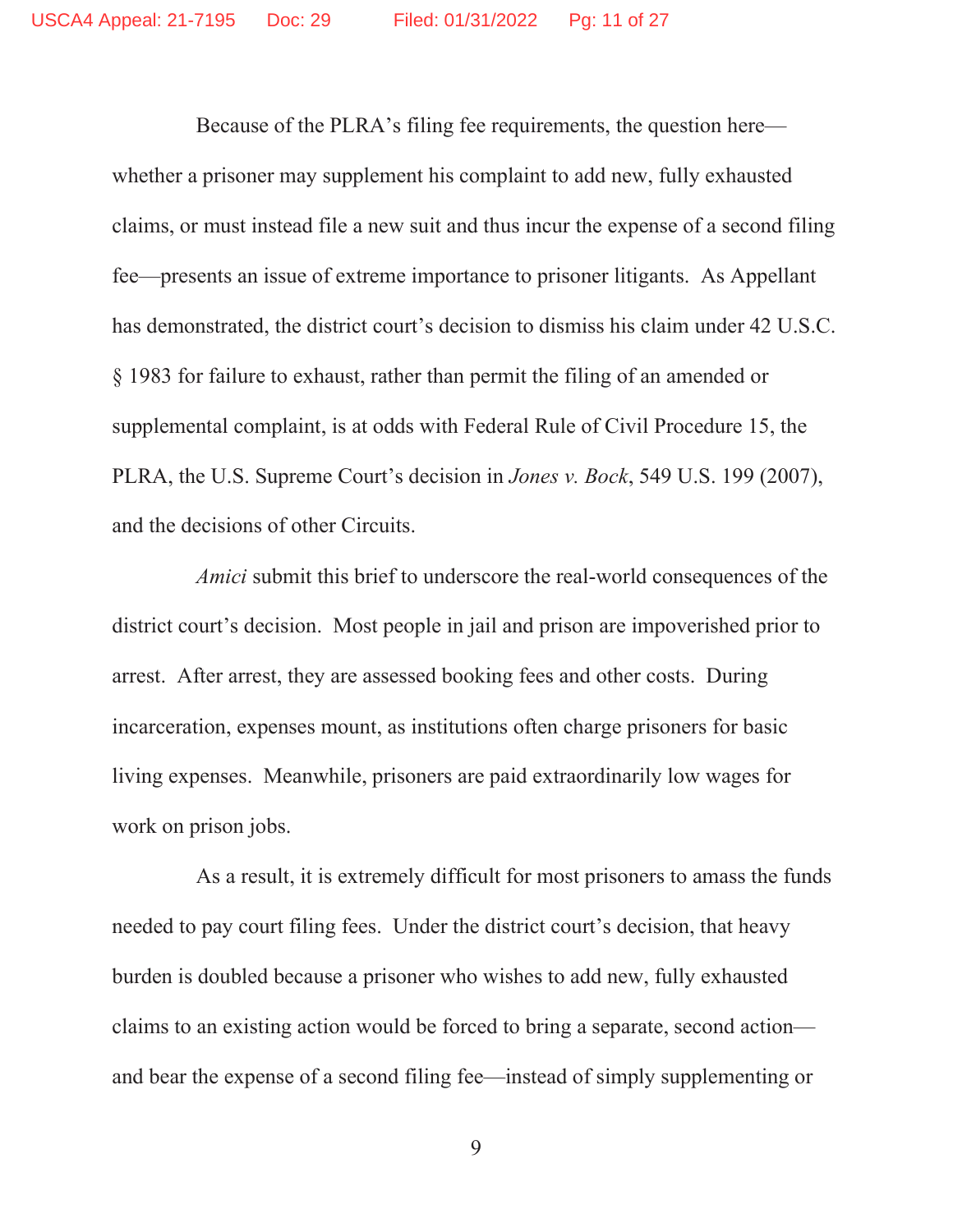amending his existing complaint. This economic reality should inform the Court's consideration of the issue presented by this case.

#### **ARGUMENT**

#### **I. Prisoners Bear High Costs in Connection with Their Incarceration**

Being incarcerated is expensive. Over the past several decades, "[e]very aspect of the criminal justice process has become ripe for charging a fee." Lauren-Brooke Eisen, *Charging Inmates Perpetuates Mass Incarceration*, Brennan Ctr. For Justice, 1 (May 21, 2015).

A variety of costs are assessed before a person even passes through the prison gates. Booking fees—flat fees imposed upon arrest, often without regard to ultimate conviction—have become commonplace. *Id.* at 3; *see also Jones v. Clark Cty.*, No. 2018-CA-001710, 2020 WL 757095, at \*3 (Ky. Ct. App. Feb. 14, 2020) (upholding booking fee despite dismissal of charges). Fees for the services of a public defender are also routine: forty-three states—including every state in this Circuit—use some form of cost-recovery for work performed by public defenders. Joseph Shapiro, *As Court Fees Rise, the Poor Are Paying The Price*, NPR (May  $19, 2014$ .<sup>3</sup>

Moreover, many states impose miscellaneous "court fees" and use them

<sup>3</sup> https://www.npr.org/2014/05/19/312158516/increasing-court-fees-punish-thepoor.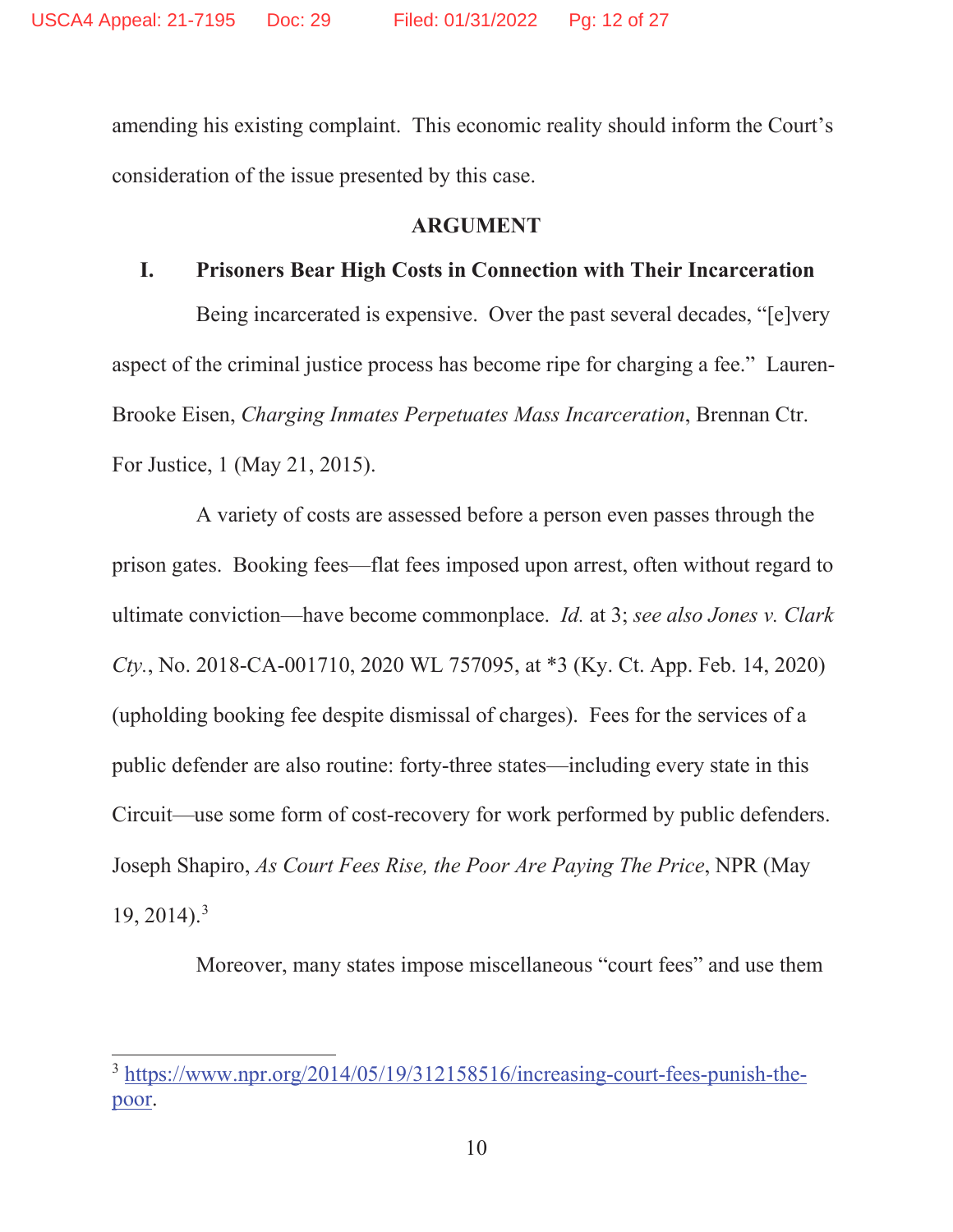to subsidize various expenses, ranging from maintenance of courthouse buildings to other ends far afield from criminal prosecution. Matthew Menendez et al., *The Steep Costs of Criminal Justice Fees and Fines*, Brennan Ctr. for Justice, 6 (Nov. 21, 2019).<sup>4</sup> For example, "North Carolina collects 52 separate fees ... using them to fund … the state's judicial budget as well as jails, law enforcement, counties and schools." *Id*. at 6. In Virginia—where state and local governments collected nearly half a billion dollars in revenue from fines and fees in 2019—a defendant who avails herself of her constitutional right to a jury trial may be charged a fee of up to \$360 per day of trial simply for exercising that right. Chris Mai, *The High Price of Using Justice Fines and Fees to Fund Government in Virginia*, Vera Institute of Justice,  $2, 4$  (June 2021).<sup>5</sup>

Once incarcerated, prisoners face additional costs. Under so-called "payto-stay" policies, many institutions charge for room and board. These fees may take the form of per diem charges, ranging in cost from several dollars up to \$142.42 per day. Lauren-Brooke Eisen, *Paying for Your Time: How Charging Inmates Fees Behind Bars May Violate the Excessive Fines Clause*, 15 Loy. J. Pub. Int. L. 319, 325 (Spring 2014); *see also* Jessica Lussenhop, *The US Inmates* 

<sup>&</sup>lt;sup>4</sup> https://www.brennancenter.org/sites/default/files/2020-07/2019\_10\_Fees%26 Fines Final.pdf.

<sup>5</sup> https://www.justice4all.org/wp-content/uploads/2021/10/the-high-price-of-usingjustice-fines-and-fees-virginia.pdf.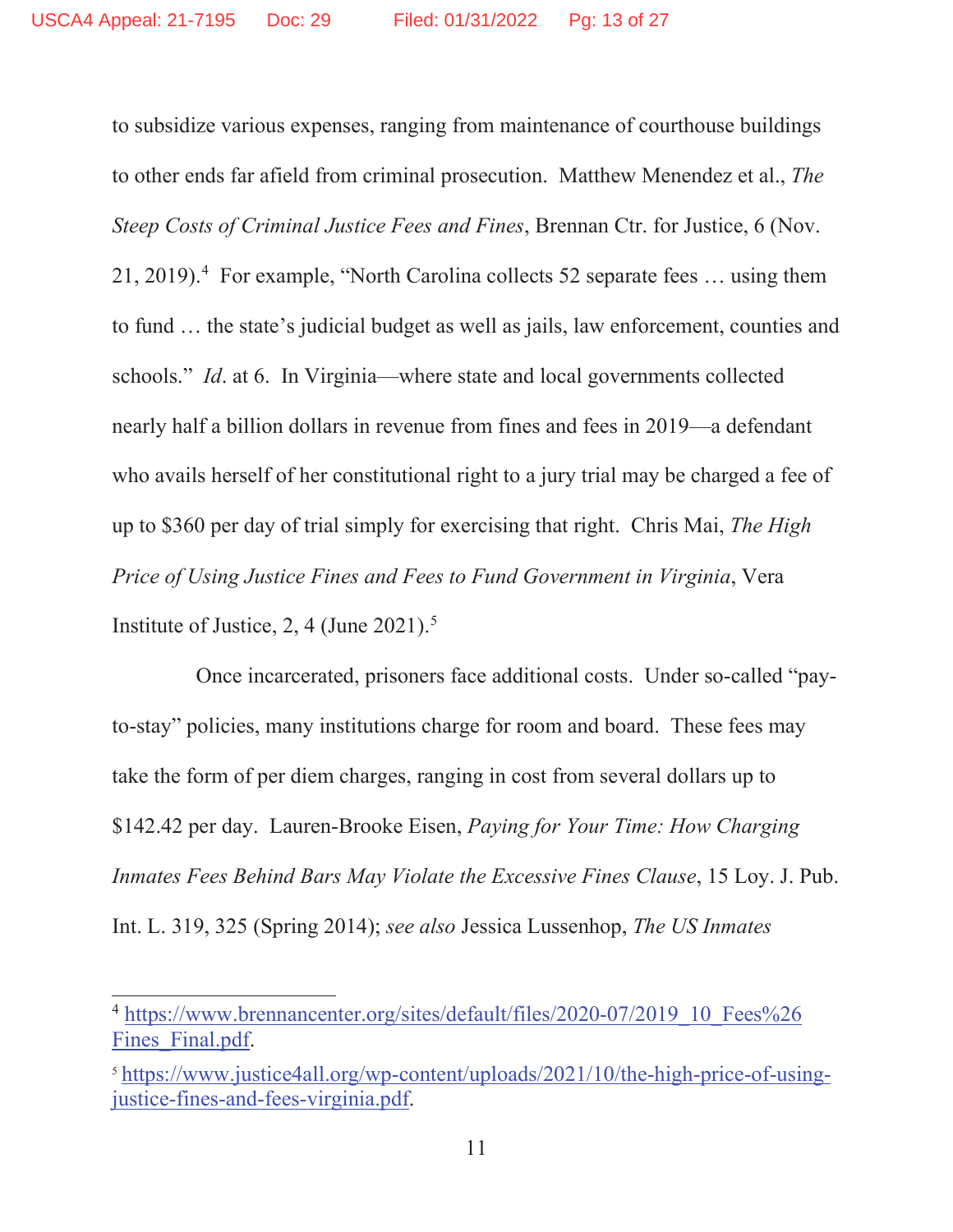Charged Per Night in Jail, BBC News Magazine (Nov. 9, 2015).<sup>6</sup> Other institutions charge for necessities, such as meals, toilet paper, and medical care. Eisen, 15 Loy. J. Pub. Int. L. at 325-26; *see also* Brennan Ctr. for Justice, *Is Charging Inmates to Stay in Prison Smart Policy?* (Sept. 9, 2019) (50 state map detailing pay-to-stay fee laws nationwide).7

Separate and apart from pay-to-stay fees, incarcerated people are routinely required to cover the cost of basic items. Although jails and prisons are required to provide a constitutional minimum for daily living, *see Farmer v. Brennan*, 511 U.S. 825, 832 (1994), certain clothing, hygiene products, food items, and healthcare materials often must be purchased from a private vendor, through the prison commissary. Stephen Raher, *The Company Store and the Literally Captive Market: Consumer Law in Prisons and Jails*, 17 Hastings Race & Poverty L. J. 3, 17 (Winter 2020). One might assume that prisoners use the prison commissary to buy luxury or comfort items, but,

If your only bathing option is a shared shower area, aren't shower sandals a necessity? Is using more than one roll of toilet paper a week really a luxury (especially during periods of intestinal distress)? Or what if you have a chronic medical condition that requires ongoing use of over-the-counter remedies (*e.g.*, antacid tablets, vitamins, hemorrhoid ointment, antihistamine, or eye drops)? All of these items

<sup>6</sup> https://www.bbc.com/news/magazine-34705968.

<sup>7</sup> https://www.brennancenter.org/our-work/research-reports/charging-inmates-stayprison-smart-policy.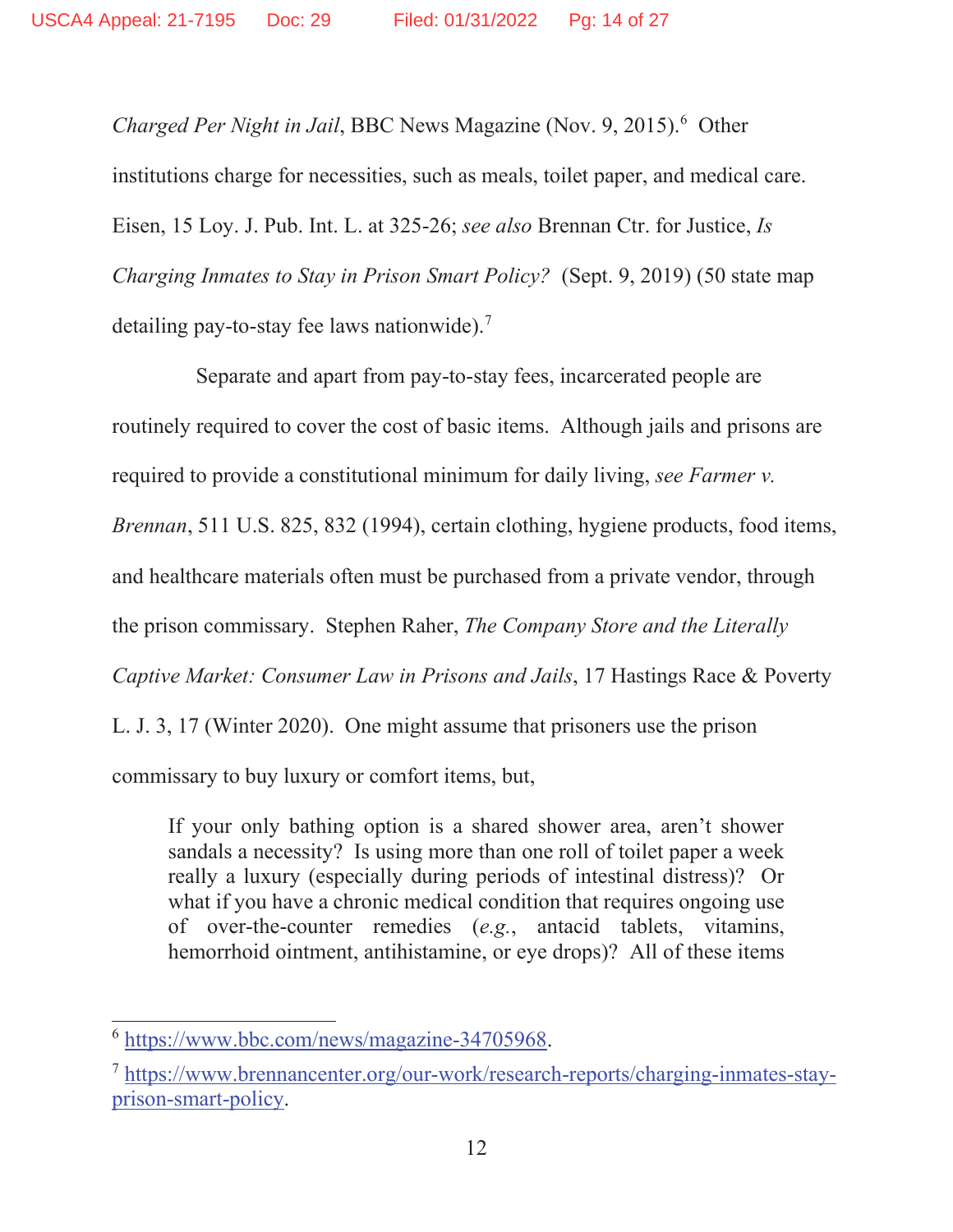are typically only available in the commissary, and only for those who can afford to pay.

Stephen Raher, *The Company Store: A Deeper Look at Prison Commissaries*, Prison Policy Initiative (May 2018). $8 \text{ In } 2016$ , for example, Massachusetts prisoners purchased "over 245,000 bars of soap," not a luxury item. *Id.*  Commissaries can be a significant source of revenue for jails and prisons: for example, in 2020, Virginia's jails alone received nearly \$22 million in revenue from prisoner commissary purchases. *Annual Jail Revenues and Expenditures Report*, Commonwealth of Virginia Compensation Board, 117 (Nov. 1, 2021).<sup>9</sup>

Phone calls to loved ones are another significant expense. The Federal Communications Commission ("FCC") has capped interstate phone call rates at 12 cents per minute for prisons, 14 cents for jails with populations of 1,000 or more, and 21 cents for jails with populations of fewer than 1,000. 47 C.F.R. § 64.6030. But, for incarcerated people whose work is compensated at rates of only 14 to 63 cents per hour, even 12 cents per minute is a substantial cost. Wendy Sawyer, *How much do incarcerated people earn in each state?*, Prison Policy Initiative  $(Apr. 10, 2017).$ <sup>10</sup>

<sup>8</sup> https://www.prisonpolicy.org/reports/commissary.html.

<sup>9</sup> https://www.scb.virginia.gov/docs/fy20jailcostreport.pdf.

<sup>10</sup> https://static.prisonpolicy.org/blog/2017/04/10/wages/.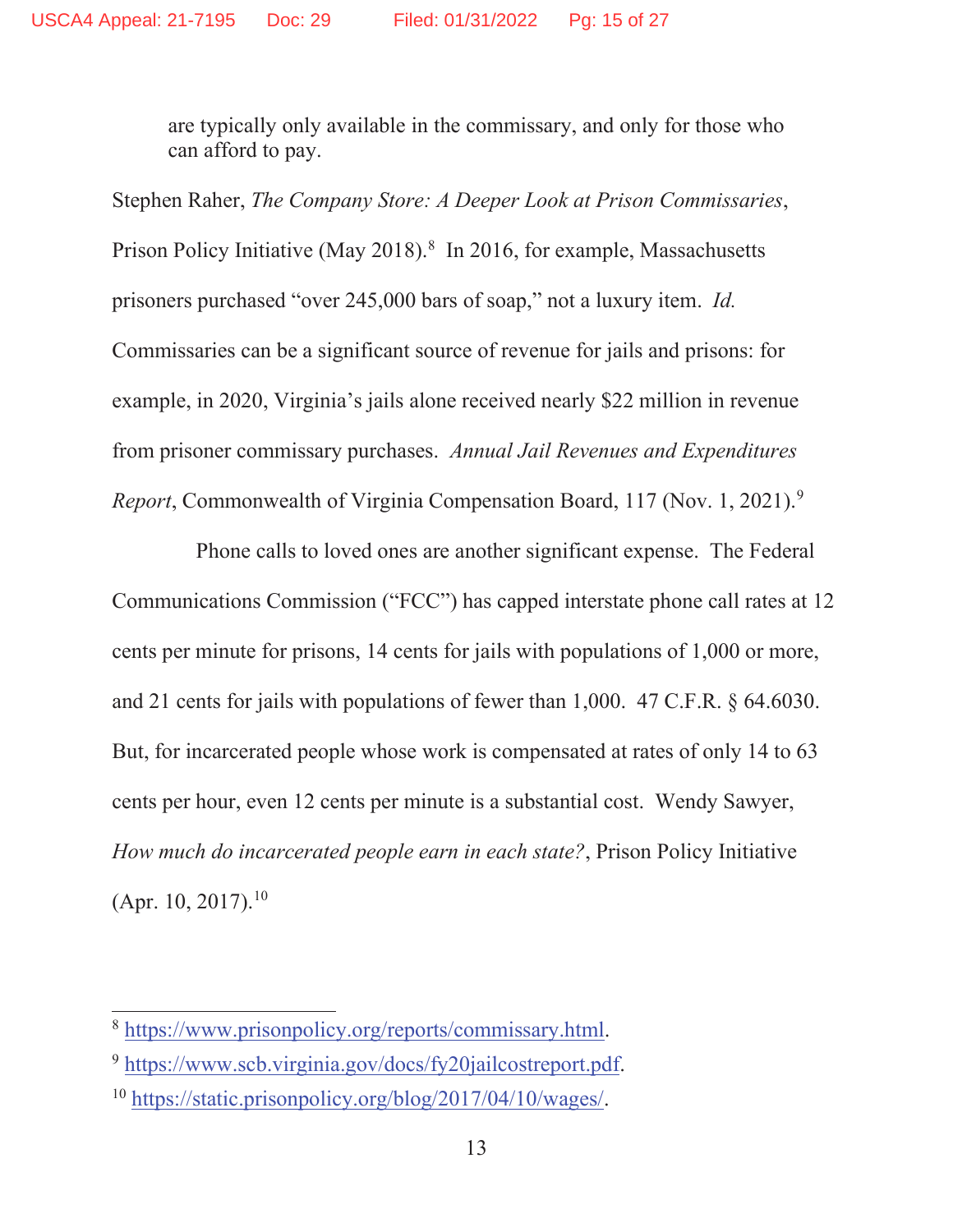Moreover, "80 percent of jail and prison calls are intrastate," and thus do not benefit from FCC regulation. Marie Feyche, *FCC Approves Plan to Lower Interstate and International Jail and Prison Phone Call Rates*, Jurist (May 23, 2021).<sup>11</sup> As a result, the cost of local calls is far greater: "Nationally, the average cost of a 15-minute [local] call from jail is \$5.74." Peter Wagner & Alexi Jones, *State of Phone Justice: Local Jails, State Prisons and Private Phone Providers*, Prison Policy Initiative (Feb. 2019).<sup>12</sup> And certain facilities may charge even higher rates. In Virginia, for example, the same 15-minute call may cost as much as \$14.65. *Id.* The exorbitant cost of prison phone calls can be a significant profit center for jails and prisons. In 2020, Virginia's local jails earned nearly \$10 million in profits from prisoner phone calls. *Annual Jail Revenues and Expenditures Report*, at 117.

All told, the path from arrest through release is littered with fees and expenses, which begin accumulating before the prison doors are even closed and increase daily throughout incarceration.

#### **II. Incarcerated People Have Scant Access to Resources**

Incarcerated people are largely unable to meet these costs. An estimated 80% of America's incarcerated people are indigent. *See* Eisen, *Charging Inmates* 

<sup>11</sup> https://www.jurist.org/news/2021/05/fcc-approves-plan-to-lower-interstate-andinternational-jail-and-prison-phone-call-rates/.

<sup>&</sup>lt;sup>12</sup> https://www.prisonpolicy.org/phones/state\_of\_phone\_justice.html.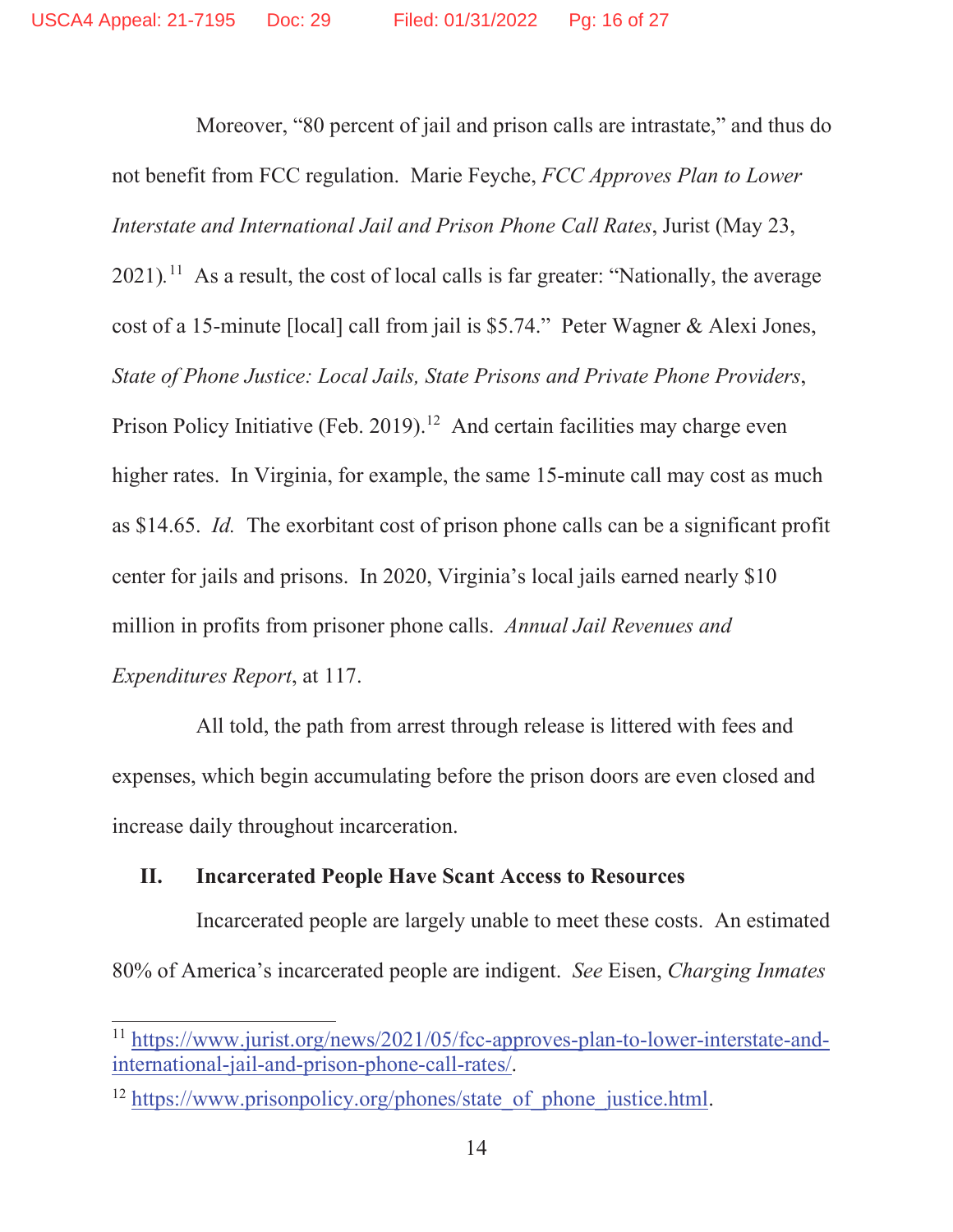*Perpetuates Mass Incarceration*, at 1, 4; Reuben Jonathan Miller & Amanda Alexander, *The Price of Carceral Citizenship: Punishment, Surveillance, and Social Welfare Policy in an Age of Carceral Expansion*, 21 Mich. J. Race & L. 291, 298 (2016). On average, people in prison have little to no income in the years prior to incarceration. Adam Looney & Nicholas Turner, *Work and Opportunity Before and After Incarceration*, Brookings Institution, 8 (Mar. 14, 2018).<sup>13</sup> "Two years prior to the year they entered prison, 56 percent of individuals have essentially no annual earnings (less than \$500), the share earning between \$500 and \$15,000 is 30 percent, and average earnings (among those who worked) was \$12,780." *Id.* This means that the typical prisoner enters the system without a financial safety net to cover prison costs.

Further, the wages for prison work are extraordinarily low. On average, people in prison earn between 14 and 63 cents per hour. Sawyer, *How much do incarcerated people earn in each state?*. In federal institutions, work assignments pay 12 to 40 cents per hour. Federal Bureau of Prisons, *Work Programs*. 14 In North Carolina, prisoner wages are capped by statute at \$3 *per day*. N.C. Gen. Stat. Ann. § 148-133(b). Even when incarcerated people risk their lives, their pay

<sup>&</sup>lt;sup>13</sup> https://www.brookings.edu/wp-content/uploads/2018/03/es\_20180314 looneyincarceration\_final.pdf.

<sup>&</sup>lt;sup>14</sup> https://www.bop.gov/inmates/custody\_and\_care/work\_programs.jsp.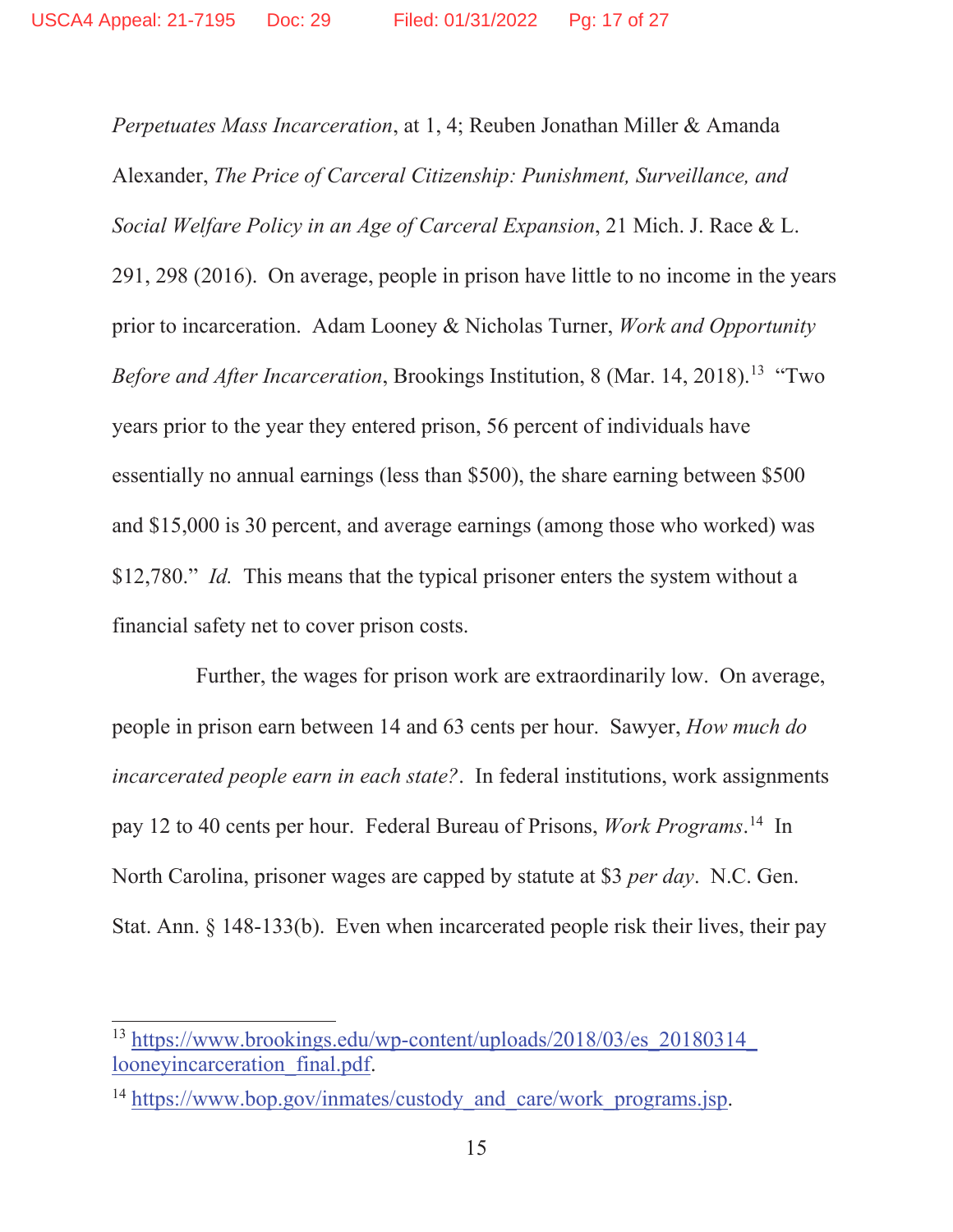is minimal. For example, in California, incarcerated people fight wildfires for "just \$2 per day, or \$1 an hour if fighting an active fire." Neveen Hammad, *Shackled to Economic Appeal: How Prison Labor Facilitates Modern Slavery While Perpetuating Poverty in Black Communities*, 26 Va. J. Soc. Pol'y & L. 65, 82 (Summer 2019).

For people with negligible assets before incarceration, who earn a pittance while incarcerated, the costs discussed above are astronomical. As discussed, the FCC has capped the cost of interstate phone calls at 12 to 21 cents a minute—meaning that, under prevailing prison wages, many people in prison must work *fifteen hours* to pay for a single *fifteen-minute phone call.* And for intrastate calls, which are not regulated by the FCC and are often subject to much higher rates, prisoners often must work far longer to afford the same one-minute call. Further, a \$5 per diem "pay-to-stay" charge—well within the typical range exceeds the daily earnings of many prisoners, who are generally paid only pennies per hour. There are other examples:

In Colorado … it costs an incarcerated woman two weeks' wages to buy a box of tampons; maybe more if there's a shortage. Saving up for a \$10 phone card would take almost two weeks for an incarcerated person working in a Pennsylvania prison.

Sawyer, *How much do incarcerated people earn in each state?*.

As a result, incarcerated people often turn to their families for support. But families of incarcerated people are often ill-positioned to provide relief.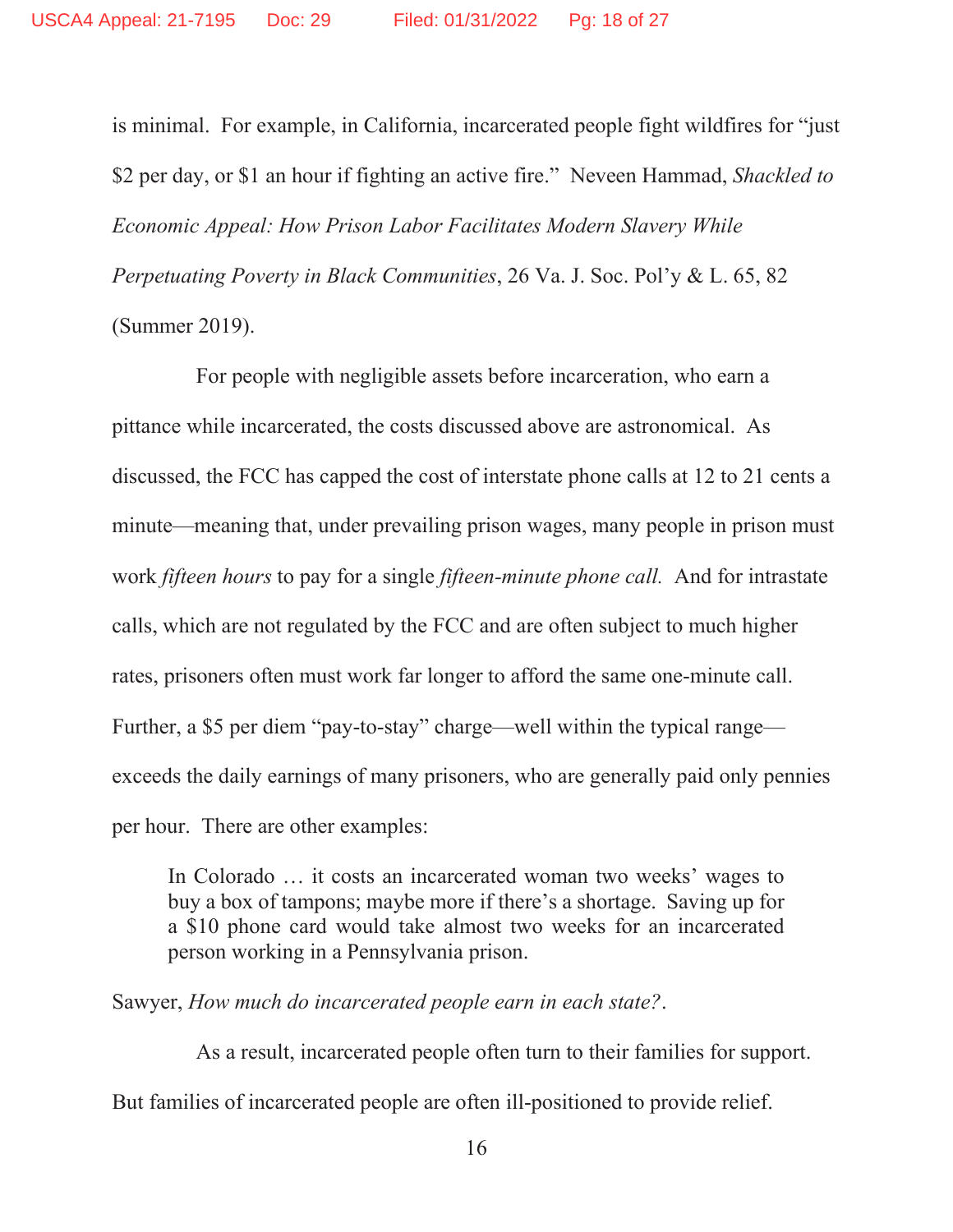"[T]he incarcerated population is concentrated among individuals—mostly boys from low-income, single parent families." Looney & Turner, *Work and Opportunity Before and After Incarceration*, at 13 ("[O]f the individuals incarcerated at around age 30 … 82 percent are from the bottom half of families [as ranked by income]."). In addition, many families face further financial distress as a result of their loved one's incarceration. "The probability that a family is in poverty increases by nearly 40 percent while a father is incarcerated." Executive Office of the President of the United States, *Economic Perspectives on Incarceration and the Criminal Justice System,* 5 (Apr. 23, 2016).<sup>15</sup> Two-thirds of families report difficulty meeting basic needs as a result of a family member's incarceration. Saneta deVuono-Powell et al., *Who Pays? The True Cost of Incarceration on Families,* Ella Baker Center, 9,14 (2015).16

Thus, most incarcerated people cannot meet the costs of daily prison life. "80 to 85 percent of inmates now leave prison" in debt. Joseph Shapiro, *As Court Fees Rise, The Poor Are Paying The Price*; *see also* Terry-Ann Craigie et al., *Conviction, Imprisonment, and Lost Earnings*, Brennan Ctr. for Justice, 6 (Sept. 15, 2020) (detailing severe detrimental impact of incarceration on lifetime

<sup>15</sup> https://obamawhitehouse.archives.gov/sites/whitehouse.gov/files/documents/ CEA%2BCriminal%2BJustice%2BReport.pdf.

<sup>16</sup> http://whopaysreport.org/who-pays-full-report/.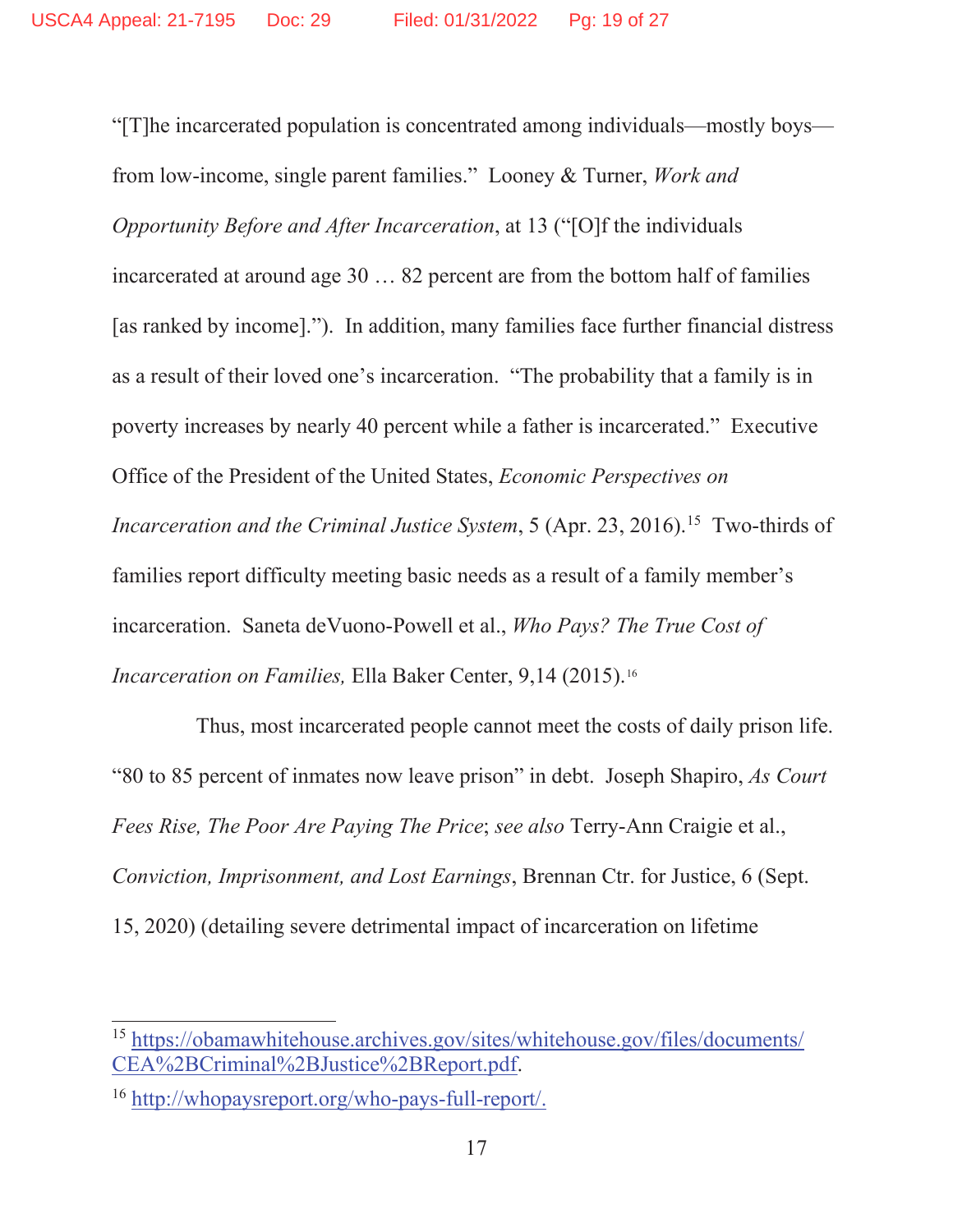earnings).<sup>17</sup>

Debt accumulated from interaction with the criminal justice system can "trigger a cascade of debilitating consequences," becoming "a hindrance to obtaining a driver's license, [restricting] voting rights, and [interfering] with obtaining credit and making child support payments." Karin D. Martin et al., *Shackled to Debt: Criminal Justice Financial Obligations and the Barriers to Re-Entry They Create*, Nat. Inst. of Justice & Harvard Kennedy School, Executive Session on Community Corrections,  $9 \times (Jan. 2017)^{18}$  Perhaps most troubling, debt is a significant contributor to re-incarceration, as failure to pay fines and fees can lead to the revocation of probation or re-arrest. *Id.* at 9-10; *see also* Menendez et al., *The Steep Costs of Criminal Justice Fees and Fines*, at 10 ("Often when someone is unable or unwilling to pay a fee or fine, the court issues a warrant.").

#### **III. For Most Incarcerated People, It Is Extremely Difficult to Amass the Funds Needed to Pay Courts' Filing Fees**

Federal litigation is costly. In federal district courts, the initial filing fee is \$402: a base fee of \$350 set by statute, with another \$52 assessed as a miscellaneous fee. 28 U.S.C. § 1914(a); U.S. Courts, *District Court Miscellaneous* 

<sup>17</sup> https://www.brennancenter.org/sites/default/files/2020-09/EconomicImpact Report\_pdf.pdf.

<sup>18</sup> https://www.ojp.gov/pdffiles1/nij/249976.pdf.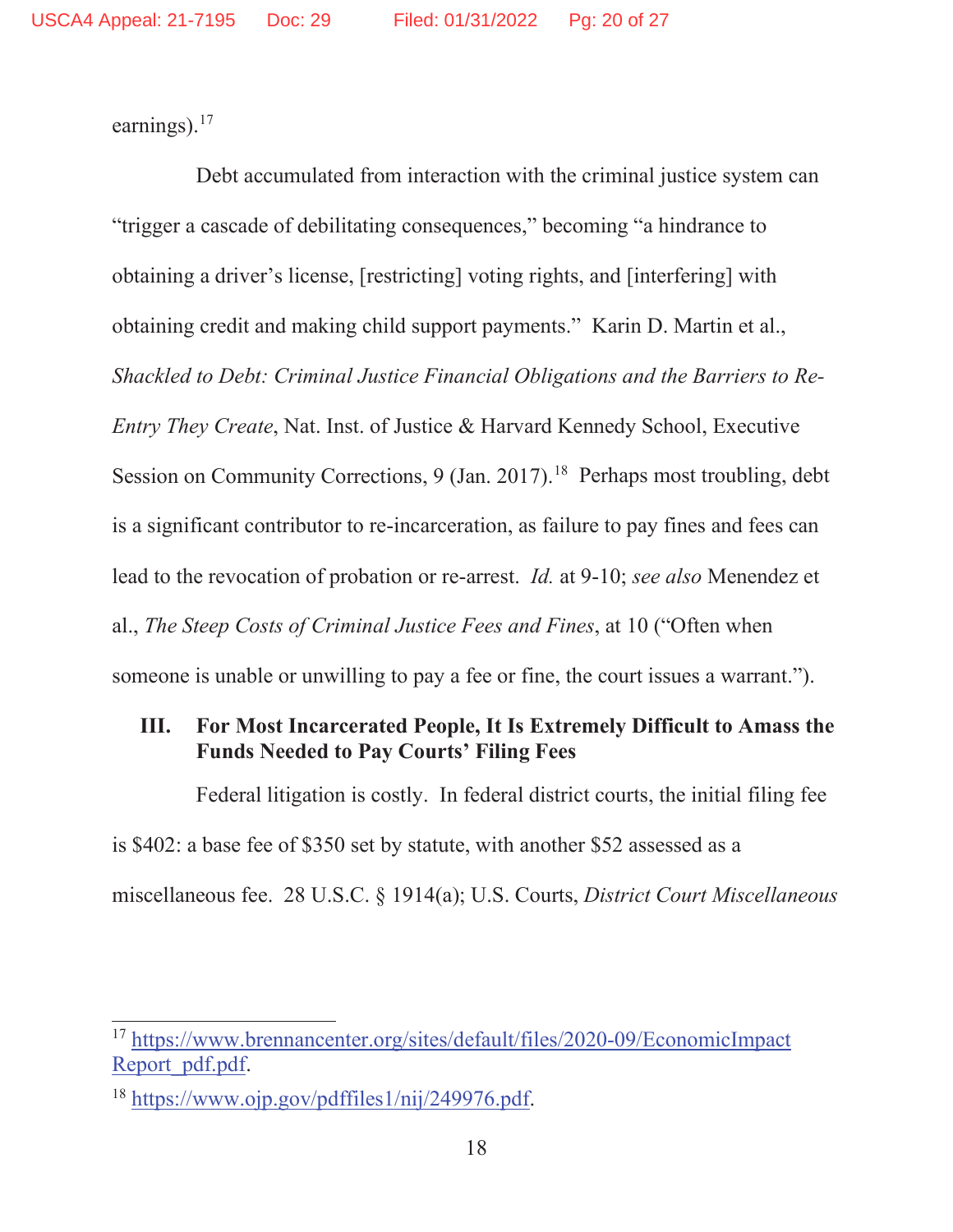*Fee Schedule*,  $\P$ 14 (Dec. 1, 2020).<sup>19</sup> A person earning 40 cents an hour in prison would have to work 1,005 hours to pay that initial fee. And a person making 14 cents an hour—at the low end of average prison wages—would have to work 2,871 hours, or nearly an *entire year* of daily 8-hour shifts, without weekends, sick days, or other interruptions.

The filing fee for a federal appeal is even higher, at \$500. U.S. Courts, *Court of Appeals Miscellaneous Fee Schedule*,  $[2 (Dec. 1, 2020).^{20}$  Other fees incident to litigation, such as transcripts and copies of the record on appeal, may cost "thousands of dollars." *Maus v. Baker*, 729 F.3d 708, 709-10 (7th Cir. 2013) (Posner, J., sitting as motions judge); 28 U.S.C. § 1915(c).<sup>21</sup> If a particular case were appealed, and necessitated \$1,000 in transcripts and other record costs, the total cost of litigation would rise to \$1,902. At 40 cents an hour, that price would require 4,755 hours of labor; at 14 cents an hour, it would rise further still, to 13,585 hours. Even assuming that an incarcerated person worked 8-hour shifts, every day of the year, under either wage rate, the cost would take years to pay during which time, the person would still have to bear the costs flowing from

<sup>19</sup> https://www.uscourts.gov/services-forms/fees/district-court-miscellaneous-feeschedule.

<sup>&</sup>lt;sup>20</sup> https://www.uscourts.gov/services-forms/fees/court-appeals-miscellaneous-feeschedule.

<sup>&</sup>lt;sup>21</sup> Prisoners granted IFP status may request that the court require the United States to pay these expenses. *See* 28 U.S.C. § 1915(c).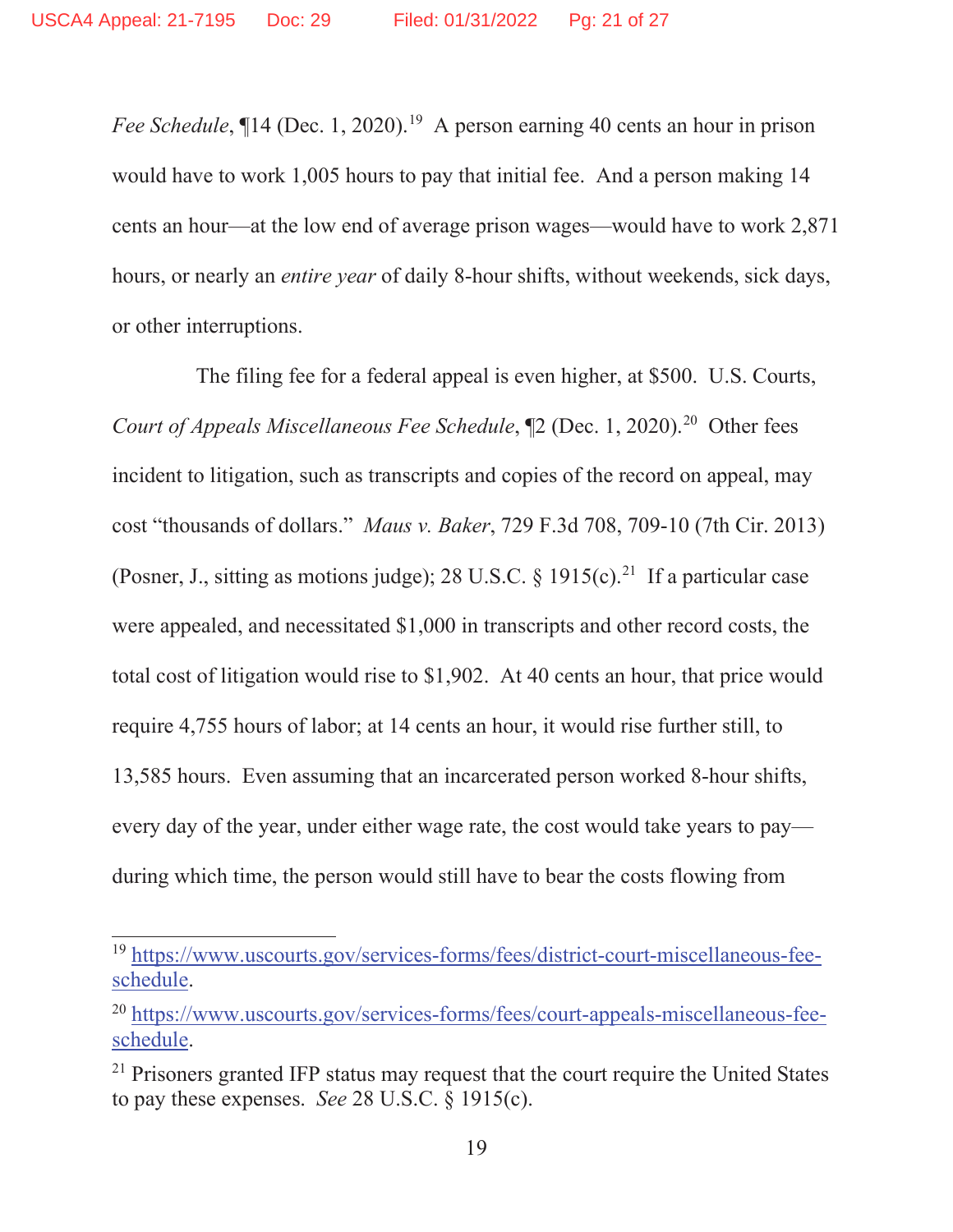initial court fees and daily prison living.

As a result, the costs of litigation are enormous when put into the context of a typical prisoner's meager resources.

#### **IV. The District Court's Decision Would Exacerbate the Burden Imposed by Filing Fees**

The PLRA mandates that all prisoners must pay courts' filing fees, even if they meet the financial criteria for IFP status.

Prisoners granted IFP status are permitted to pay filing fees over time, with monthly payments of "20 percent of the preceding month's income credited to the prisoner's account." 28 U.S.C.  $\S$  1915(b)(2). While this distributes the fees over time, prisoners who have been granted IFP status for more than one suit must pay the filing fee for each suit concurrently. *Bruce v. Samuels*, 577 U.S. 82, 90 (2016). In other words, if a prisoner files two suits, the prisoner must pay 40% of the preceding month's income towards the filing fees of the two suits, rather than paying 20% until the first suit is paid off, and then continuing to pay 20% until the next is paid as well. Thus, each suit severely reduces the amount of funds available in a prisoner's account to pay for calls to loved ones, commissary expenses, and other ongoing costs associated with incarceration.<sup>22</sup>

<sup>&</sup>lt;sup>22</sup> The PLRA provides that prisoners granted IFP status will not be required to pay if there is less than \$10 in their accounts. 28 U.S.C. § 1915(b)(2). Even so, that would leave only \$10 to cover other expenses incurred in day-to-day prison living.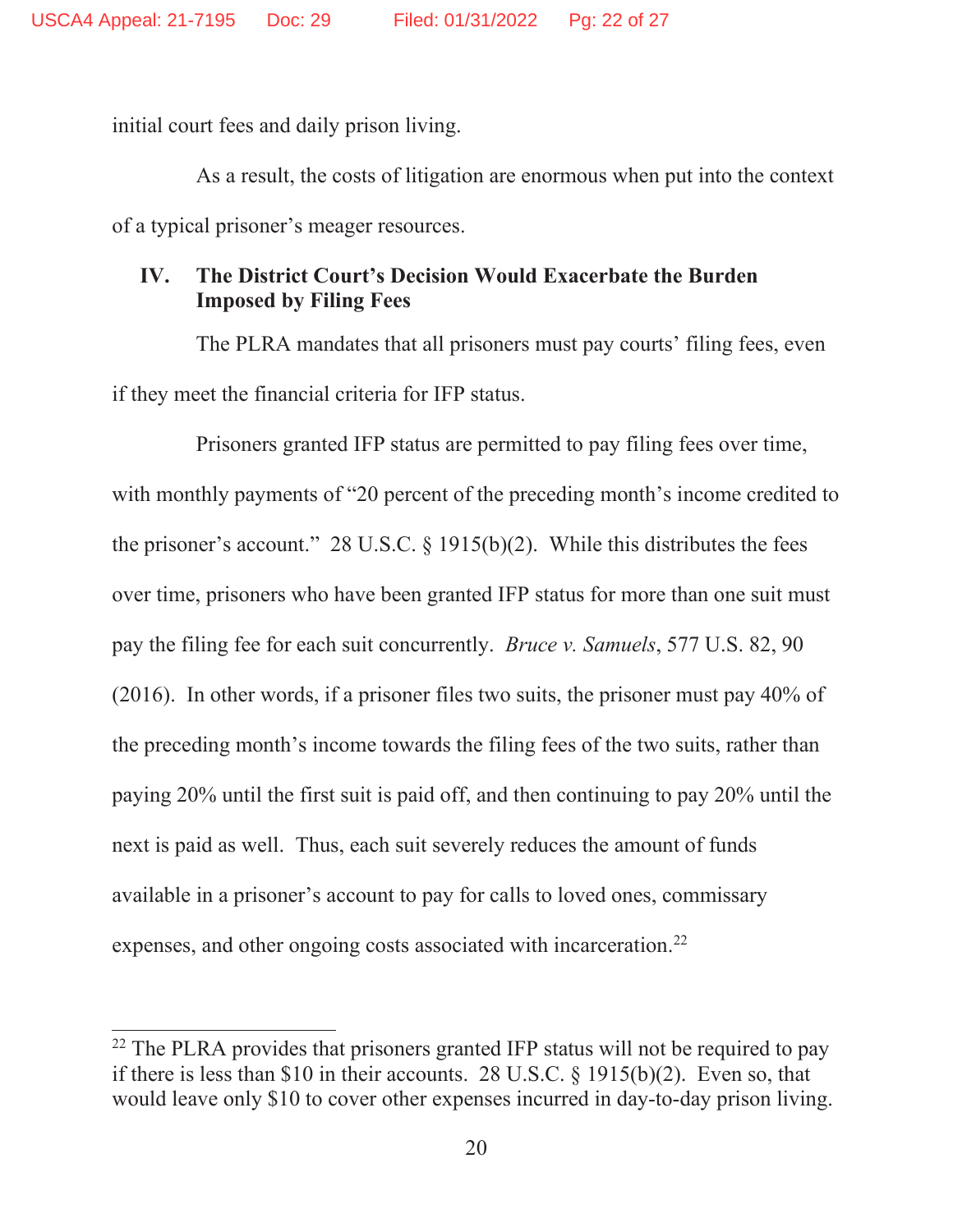Separately, prisoners with three prior "strikes" are denied IFP status, and must prepay the full filing fee up front. 28 U.S.C.  $\S$  1915(g). For a single suit, this lump sum fee represents an impassable bar for many incarcerated litigants, given the financial constraints they face. For two suits, the burden is even heavier.

If affirmed, the district court's decision would effectively double the financial burden imposed by filing fees. A prisoner granted IFP status, whose suit is then dismissed and refiled—as would be required if the district court's decision were affirmed—would pay 40% of the preceding month's income towards the litigation, rather than 20%. This added expense would drastically curtail their ability to pay for other prison-related costs. And a person denied IFP status pursuant to the three strikes provision would be required to pay two lump-sum filing fees to pursue their claim—a colossal amount, given the scant resources available to most prisoners.

Thus, the district court's decision would severely constrain prisoners' ability to seek redress for violations of their constitutional rights, regardless of the merit of their claims. Here, Appellant was subject to a retaliatory placement in administrative segregation after being assaulted by gang members. Under the district court's ruling, Appellant would be required to refile his suit, rather than simply amend or supplement his initial complaint—meaning he would have to pay two filing fees in order to seek redress for this one egregious event. That result

21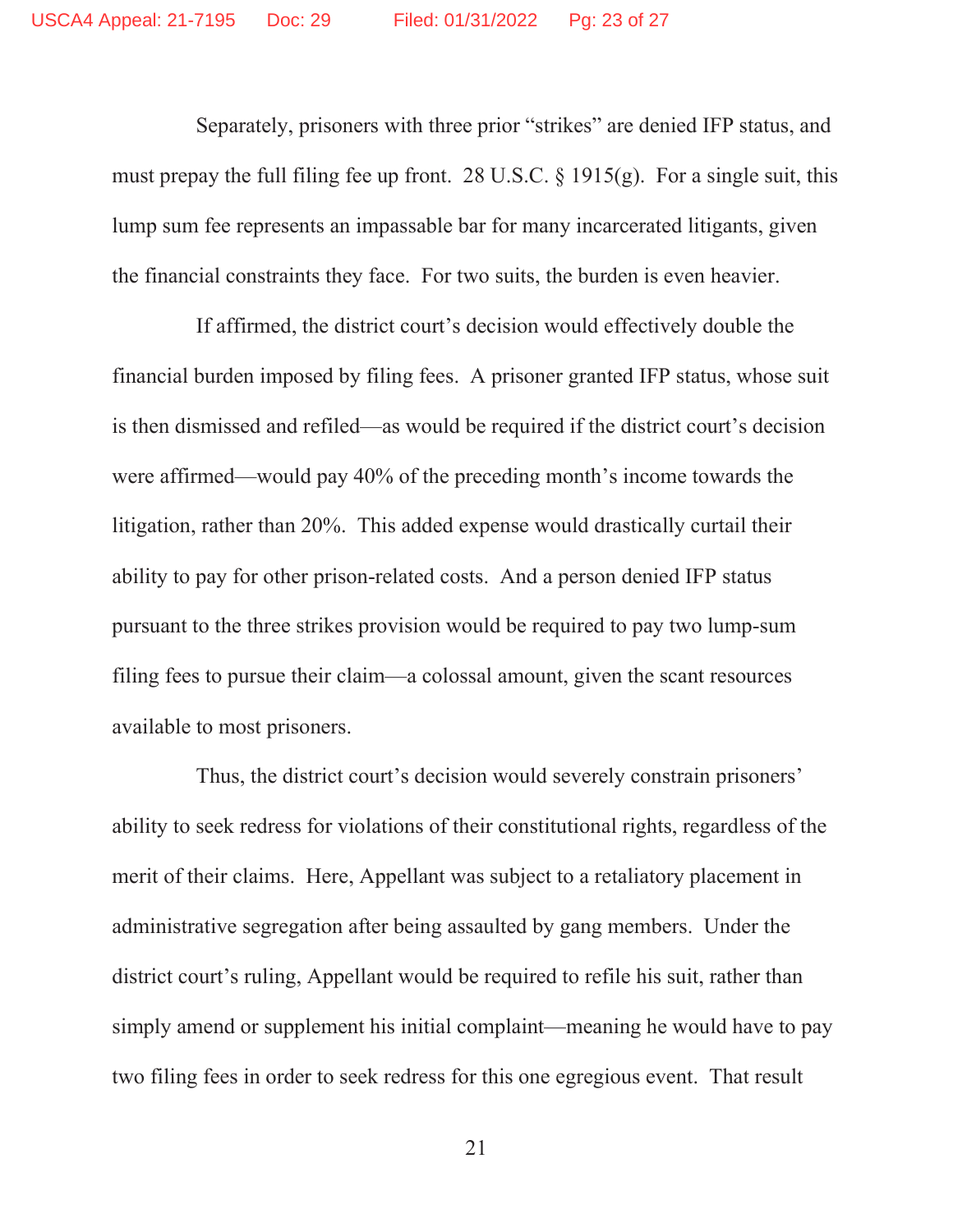impedes judicial economy, by requiring a separate suit to be filed, docketed and served. In contravention of Supreme Court precedent, it denies many prisoners the "reasonably adequate opportunity to file nonfrivolous legal claims challenging their convictions or conditions of confinement." *Lewis v. Casey*, 518 U.S. 343, 356 (1996).And it comes at a heavy cost to prisoners who have little access to resources, and are extraordinarily ill-positioned to bear the financial burden of a second filing fee.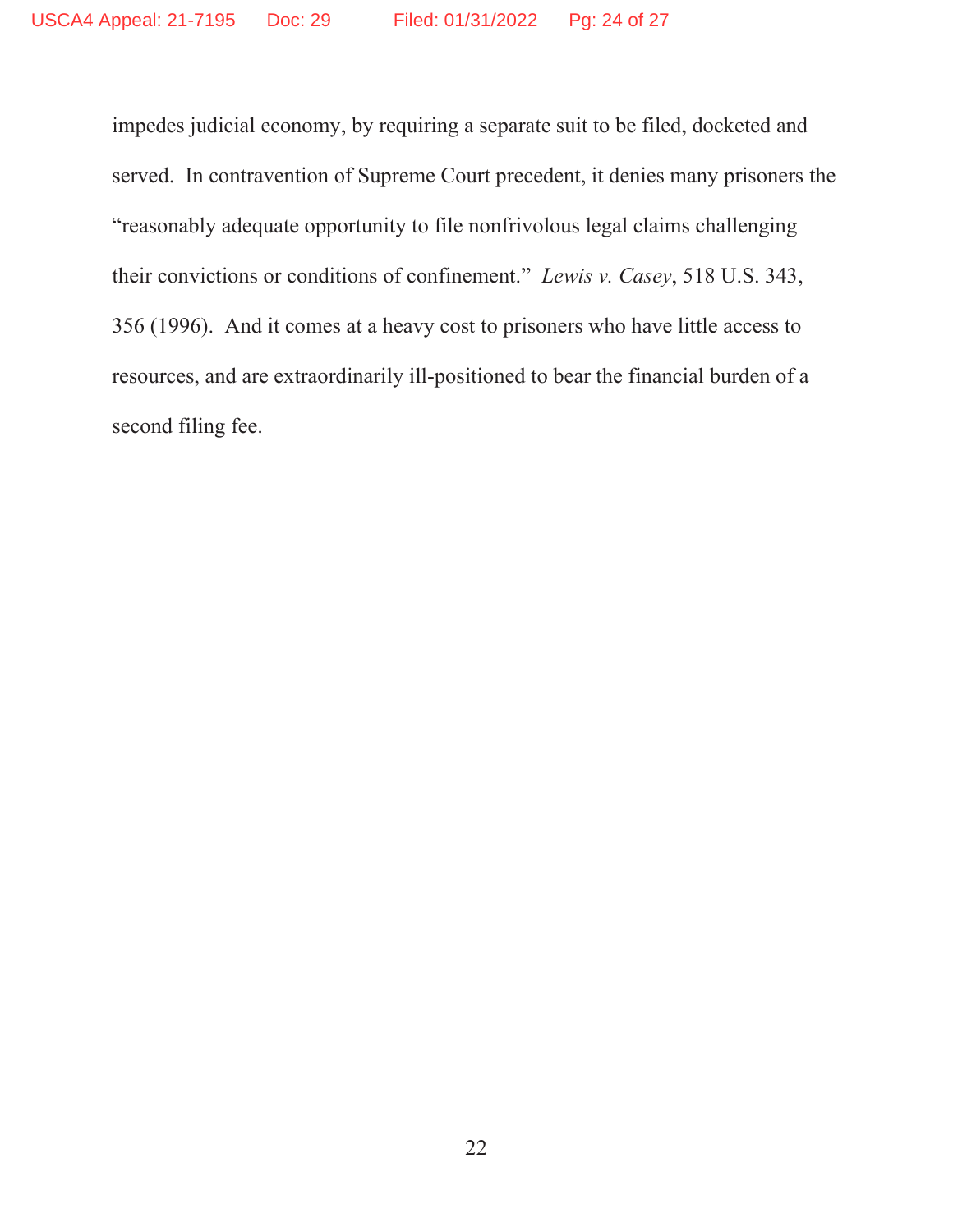### **CONCLUSION**

The judgment of the district court should be reversed.

Dated: January 31, 2022

/s/ *Eugene M. Gelernter*

Eugene M. Gelernter Ian D. Eppler PATTERSON BELKNAP WEBB & TYLER LLP 1133 Avenue of the Americas New York, New York 10036 (212) 336-2000

*Attorneys for* Amici Curiae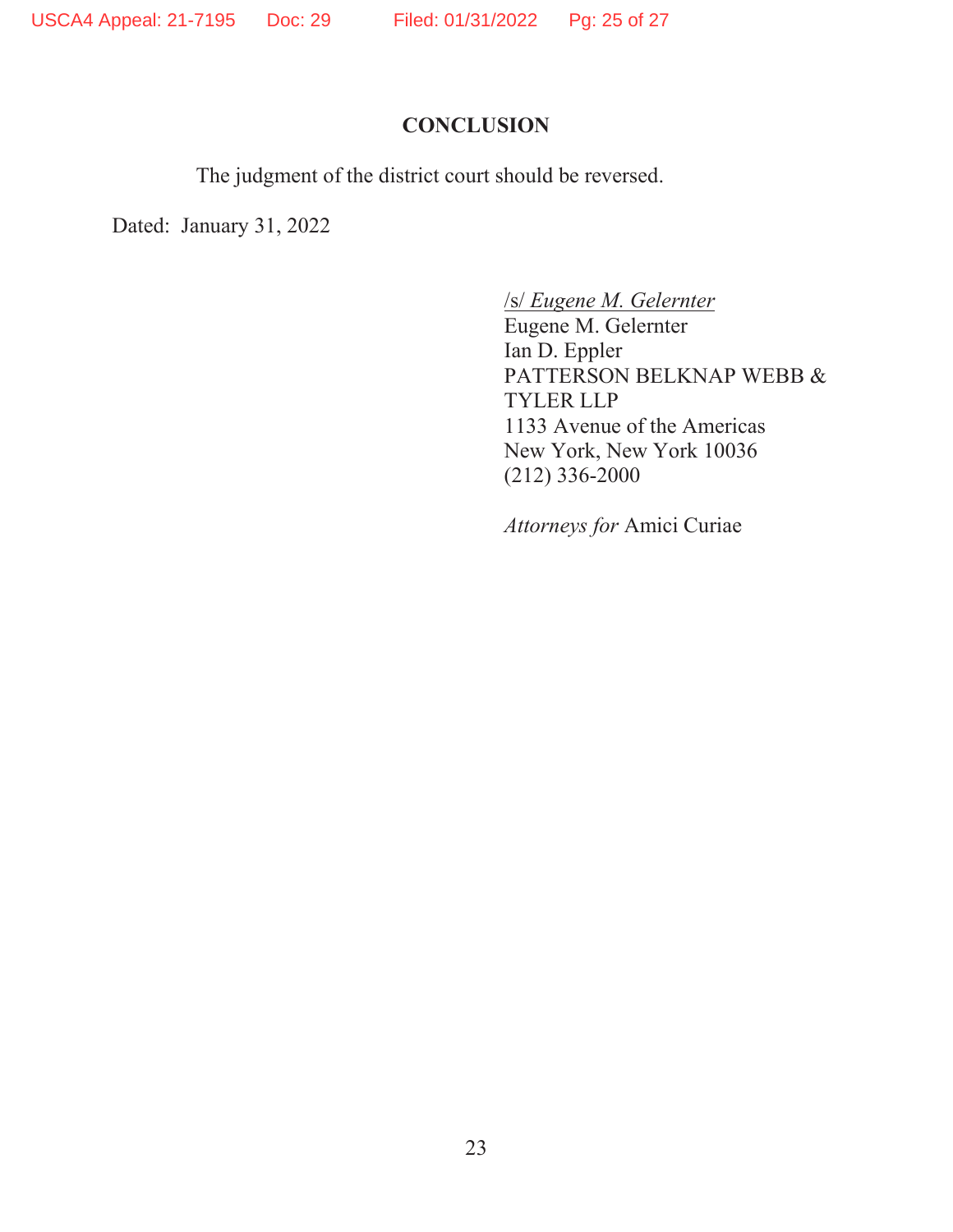#### **CERTIFICATE OF COMPLIANCE**

This brief complies with the type-volume limitation, as provided in Federal Rule of Appellate Procedure 29 because, excluding the portions exempted by Federal Rule of Appellate Procedure 32(f), the brief contains 3598 words.

This brief complies with the typeface requirements of Federal Rule of Appellate Procedure 32(a)(5) and the type-style requirements of Federal Rule of Appellate Procedure 32(a)(6) because it has been prepared in a proportionally spaced typeface using Microsoft Word 2010 in 14-point Times New Roman font.

Dated: January 31, 2022

/s/ *Ian D. Eppler*

Ian D. Eppler PATTERSON BELKNAP WEBB & TYLER LLP 1133 Avenue of the Americas New York, New York 10036 (212) 336-2000

*Counsel for* Amici Curiae